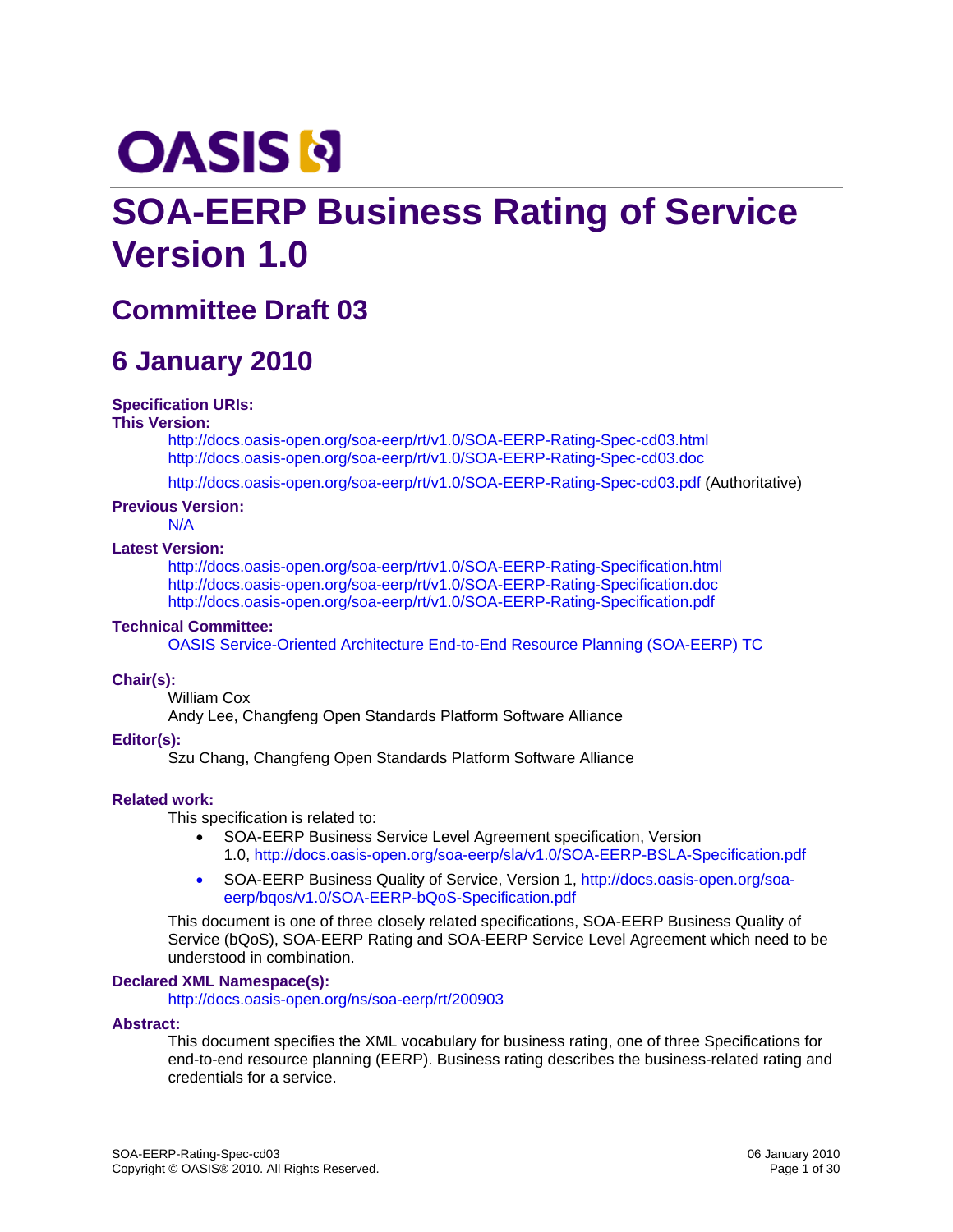#### **Status:**

This document was last revised or approved by the SOA-EERP TC on the above date. The level of approval is also listed above. Check the "Latest Version" or "Latest Approved Version" location noted above for possible later revisions of this document.

Technical Committee members should send comments on this specification to the Technical Committee's email list. Others should send comments to the Technical Committee by using the "Send A Comment" button on the Technical Committee's web page at [http://www.oasis](http://www.oasis-open.org/committees/soa-eerp/)[open.org/committees/soa-eerp/](http://www.oasis-open.org/committees/soa-eerp/).

For information on whether any patents have been disclosed that may be essential to implementing this specification, and any offers of patent licensing terms, please refer to the Intellectual Property Rights section of the Technical Committee web page ([http://www.oasis](http://www.oasis-open.org/committees/soa-eerp/ipr.php)[open.org/committees/soa-eerp/ipr.php\)](http://www.oasis-open.org/committees/soa-eerp/ipr.php).

The non-normative errata page for this specification is located at [http://www.oasis](http://www.oasis-open.org/committees/soa-eerp/)[open.org/committees/soa-eerp/](http://www.oasis-open.org/committees/soa-eerp/).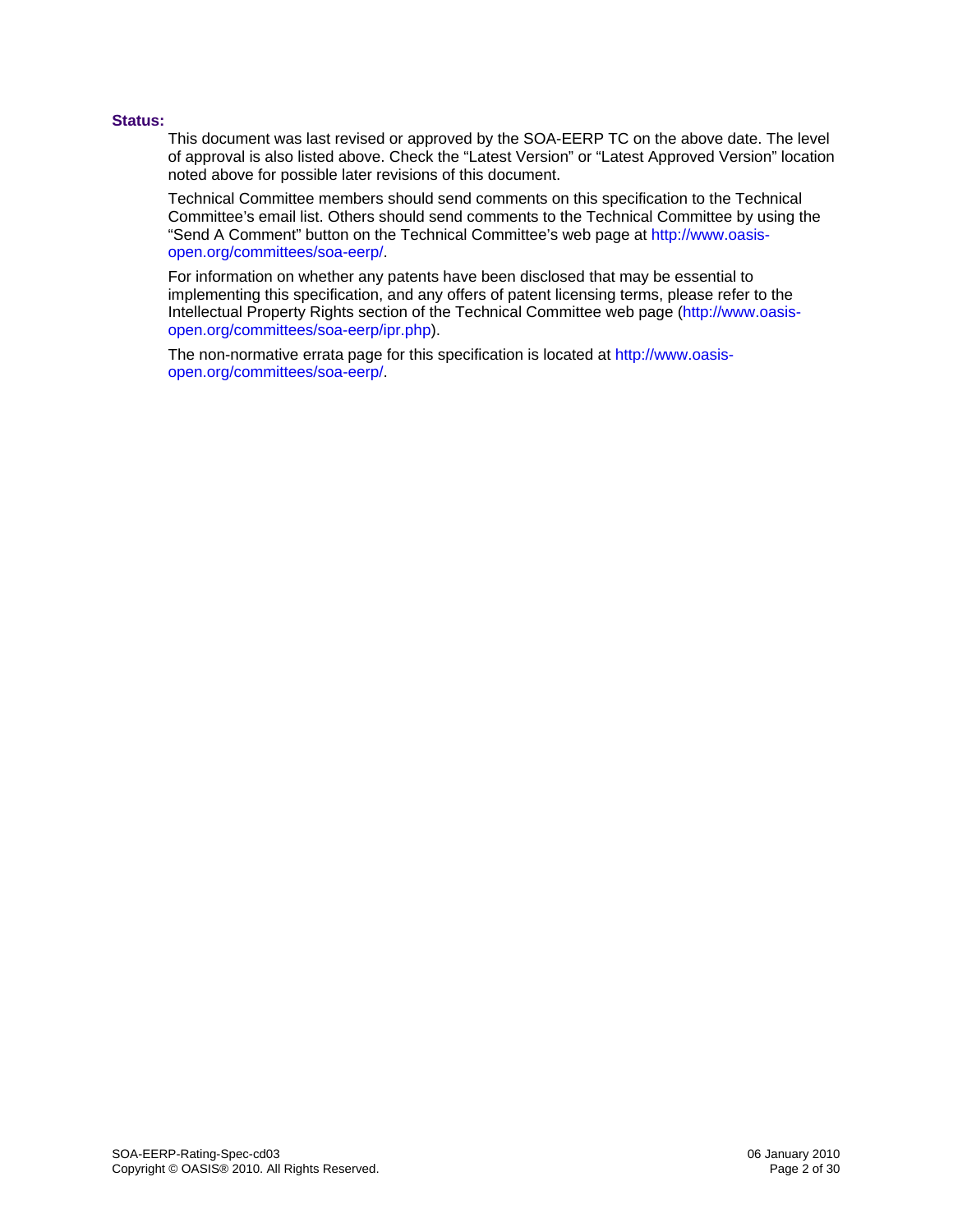### **Notices**

Copyright © OASIS® 2010. All Rights Reserved.

All capitalized terms in the following text have the meanings assigned to them in the OASIS Intellectual Property Rights Policy (the "OASIS IPR Policy"). The full Policy may be found at the OASIS website.

This document and translations of it may be copied and furnished to others, and derivative works that comment on or otherwise explain it or assist in its implementation may be prepared, copied, published, and distributed, in whole or in part, without restriction of any kind, provided that the above copyright notice and this section are included on all such copies and derivative works. However, this document itself may not be modified in any way, including by removing the copyright notice or references to OASIS, except as needed for the purpose of developing any document or deliverable produced by an OASIS Technical Committee (in which case the rules applicable to copyrights, as set forth in the OASIS IPR Policy, must be followed) or as required to translate it into languages other than English.

The limited permissions granted above are perpetual and will not be revoked by OASIS or its successors or assigns.

This document and the information contained herein is provided on an "AS IS" basis and OASIS DISCLAIMS ALL WARRANTIES, EXPRESS OR IMPLIED, INCLUDING BUT NOT LIMITED TO ANY WARRANTY THAT THE USE OF THE INFORMATION HEREIN WILL NOT INFRINGE ANY OWNERSHIP RIGHTS OR ANY IMPLIED WARRANTIES OF MERCHANTABILITY OR FITNESS FOR A PARTICULAR PURPOSE.

OASIS requests that any OASIS Party or any other party that believes it has patent claims that would necessarily be infringed by implementations of this OASIS Committee Specification or OASIS Standard, to notify OASIS TC Administrator and provide an indication of its willingness to grant patent licenses to such patent claims in a manner consistent with the IPR Mode of the OASIS Technical Committee that produced this specification.

OASIS invites any party to contact the OASIS TC Administrator if it is aware of a claim of ownership of any patent claims that would necessarily be infringed by implementations of this specification by a patent holder that is not willing to provide a license to such patent claims in a manner consistent with the IPR Mode of the OASIS Technical Committee that produced this specification. OASIS may include such claims on its website, but disclaims any obligation to do so.

OASIS takes no position regarding the validity or scope of any intellectual property or other rights that might be claimed to pertain to the implementation or use of the technology described in this document or the extent to which any license under such rights might or might not be available; neither does it represent that it has made any effort to identify any such rights. Information on OASIS' procedures with respect to rights in any document or deliverable produced by an OASIS Technical Committee can be found on the OASIS website. Copies of claims of rights made available for publication and any assurances of licenses to be made available, or the result of an attempt made to obtain a general license or permission for the use of such proprietary rights by implementers or users of this OASIS Committee Specification or OASIS Standard, can be obtained from the OASIS TC Administrator. OASIS makes no representation that any information or list of intellectual property rights will at any time be complete, or that any claims in such list are, in fact, Essential Claims.

The names "OASIS", "SOA-EERP" and "EERP-Rating" are trademarks of OASIS, the owner and developer of this specification, and should be used only to refer to the organization and its official outputs. OASIS welcomes reference to, and implementation and use of, specifications, while reserving the right to enforce its marks against misleading uses. Please see<http://www.oasis-open.org/who/trademark.php>for above guidance.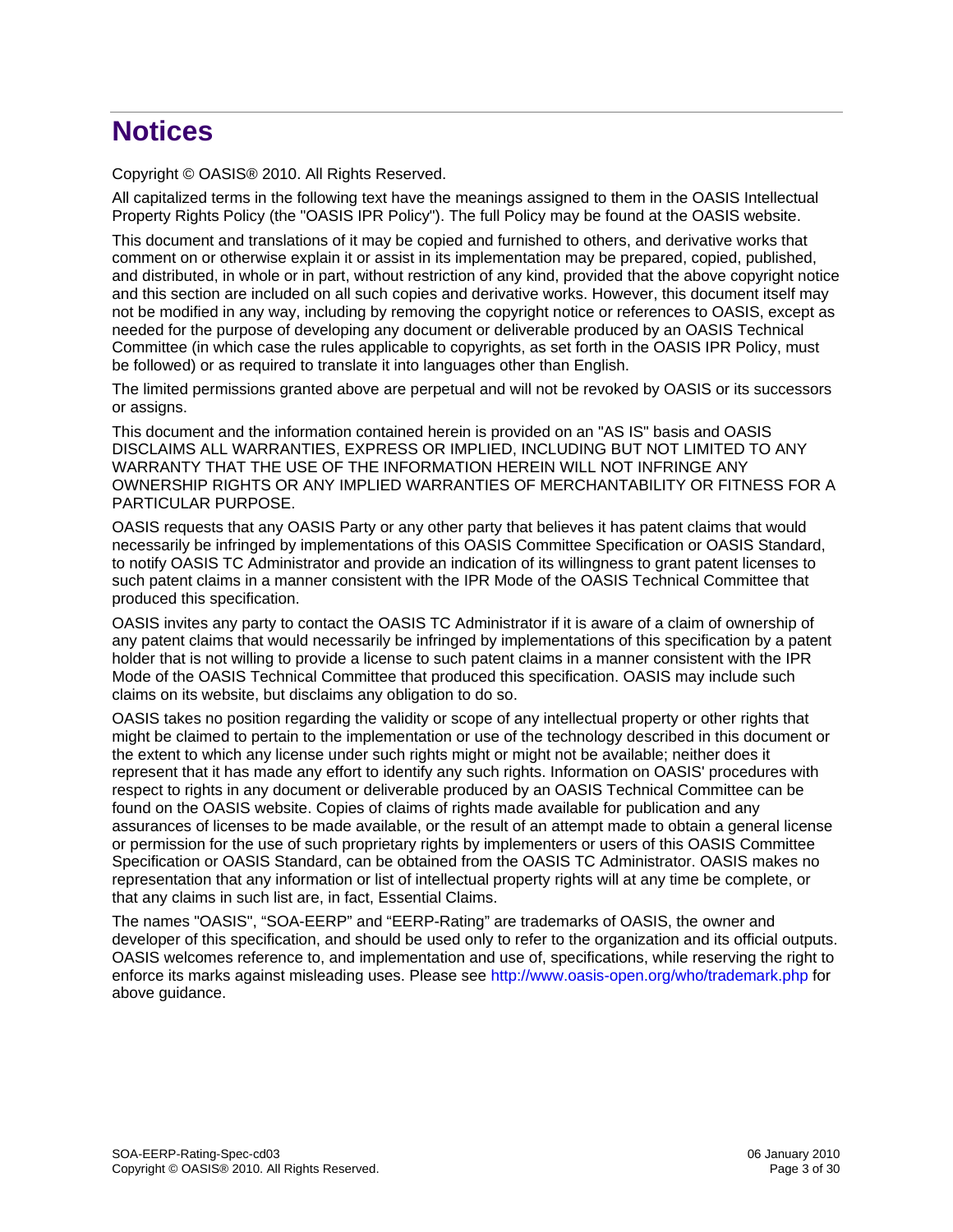## **Table of Contents**

| 2  |  |
|----|--|
|    |  |
|    |  |
|    |  |
| 3  |  |
| 4  |  |
| 5  |  |
|    |  |
|    |  |
| 6  |  |
| А. |  |
| В. |  |
| C. |  |
| D. |  |
|    |  |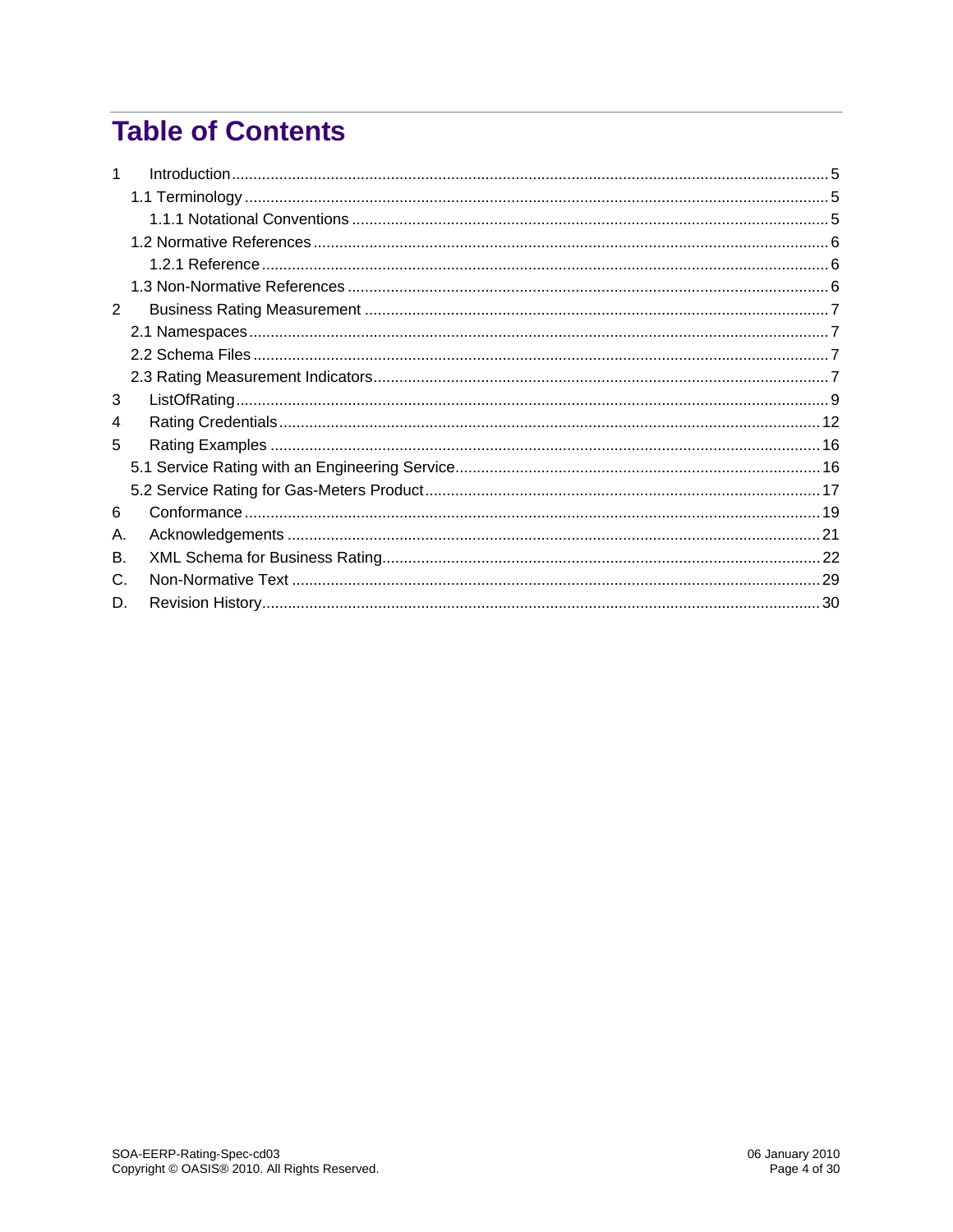### <span id="page-4-0"></span><sup>1</sup>**1 Introduction**

This document is the specification for Business Rating for End-to-End Resource Planning (EERP), an 2

- XML vocabulary for information exchange on business creditability, reliability and reputation of the service providers. 3 4
- 5 6 7 EERP applies service discovery, composition, simulation, and optimization techniques in a novel way to improve business results. It models the business process and the range of potential services, then guide the selection and deployment of services based on the end-to-end business value.
- 8 9 10 11 The creditability, reliability and reputation of the service need to be understood for estimating the overall business quality of the process that uses those services. The business rating characteristics of the service defined in this Business Rating specification will enable EERP to determine the varieties of optimization to be supported, and to select optimal end-to-end solution.

### 12 **1.1 Terminology**

13 14 15 The key words "MUST", "MUST NOT", "REQUIRED", "SHALL", "SHALL NOT", "SHOULD", "SHOULD NOT", "RECOMMENDED", "MAY", and "OPTIONAL" in this document are to be interpreted as described in **[\[RFC2119\]](#page-5-1)**.

#### 16 **1.1.1 Notational Conventions**

- 17 This specification uses the following syntax to define outlines for detailed elements:
- 18 19 • The syntax appears as an XML instance, but values in italics indicate data types instead of literal values.
- 20 • Characters are appended to elements and attributes to indicate cardinality:
- 21 o "?" (0 or 1)

27

- 22  $o$  "\*" (0 or more)
- 23  $o$  "+" (1 or more)
- 24 • The character "|" is used to indicate a choice between alternatives.
- 25 26 • The characters "(" and ")" are used to indicate that contained items are to be treated as a group with respect to cardinality or choice.
	- The characters "[" and "]" are used to call out references and property names.
- 28 29 30 31 32 • Ellipses (i.e., "...") indicate points of extensibility. Additional children and/or attributes MAY be added at the indicated extension points but MUST NOT contradict the semantics of the parent and/or owner, respectively. By default, if a receiver does not recognize an extension, the receiver SHOULD ignore the extension; exceptions to this processing rule, if any, are clearly indicated below.
- 33 34 • XML namespace prefixes (see Table 1) are used to indicate the namespace of the element being defined.
- 35 36 Elements and Attributes defined by this specification are referred to in the text of this document using XPath 1.0 expressions. Extensibility points are referred to using an extended version of this syntax:
- 37 38 39 • An element extensibility point is referred to using {any} in place of the element name. This indicates that any element name can be used, from any namespace other than the namespace of this specification.
- 40 41 42 An attribute extensibility point is referred to using  $@$ {any} in place of the attribute name. This indicates that any attribute name can be used, from any namespace other than the namespace of this specification.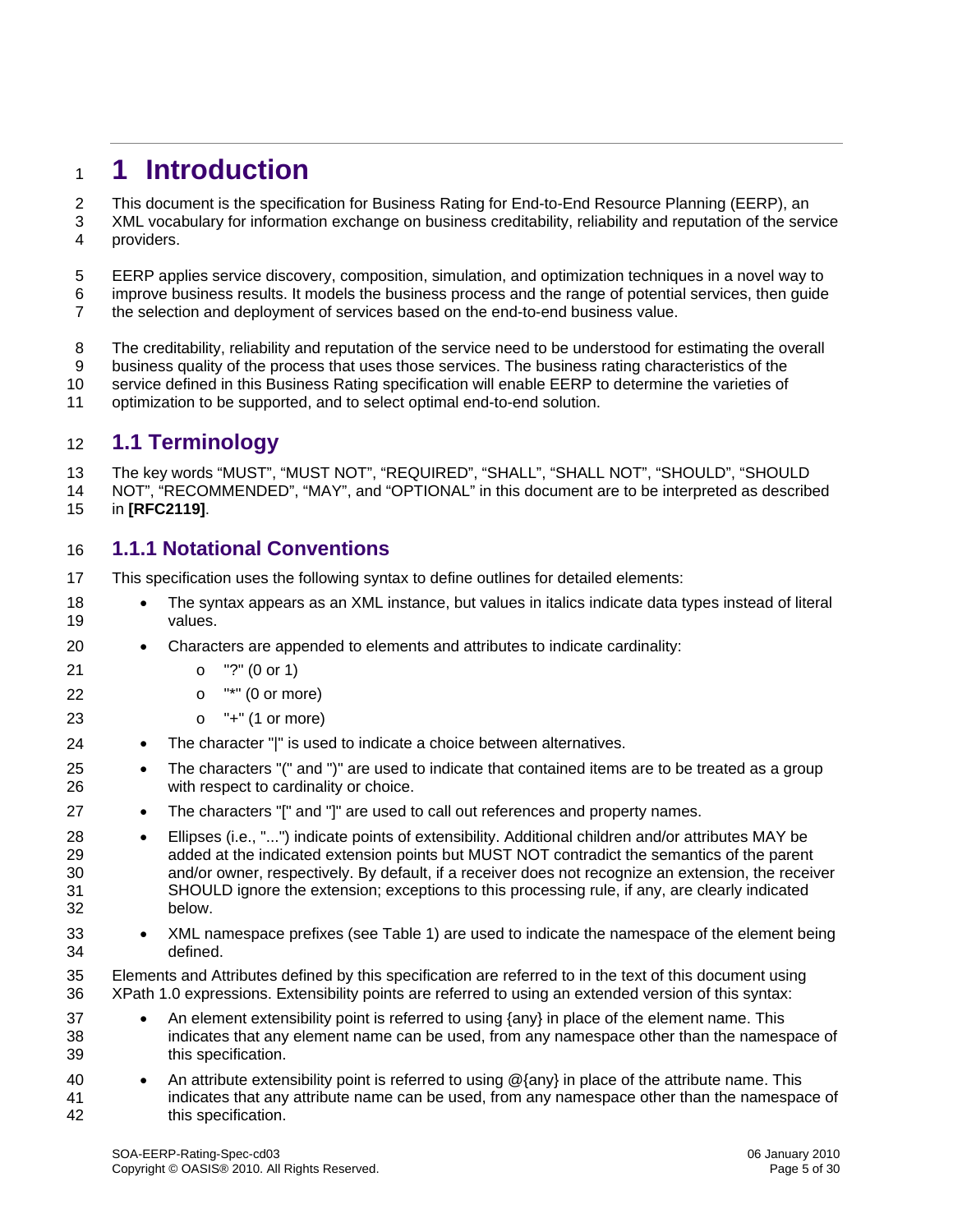- <span id="page-5-0"></span>43 Extensibility points in the exemplar may not be described in the corresponding text.
- 44

#### 45 **1.2 Normative References**

<span id="page-5-1"></span>

| 46<br>47       | [RFC2119]      | S. Bradner, Key words for use in RFCs to Indicate Requirement<br>Levels, http://www.ietf.org/rfc/rfc2119.txt, IETF RFC 2119, March 1997.                            |
|----------------|----------------|---------------------------------------------------------------------------------------------------------------------------------------------------------------------|
| 48             |                | http://www.w3.org/TR/2003/REC-soap12-part1-20030624/                                                                                                                |
| 49             | [SOAP]         | W3C Note, "SOAP: Simple Object Access Protocol 1.1", 08 May 2000.                                                                                                   |
| 50             |                | http://www.w3.org/TR/2000/NOTE-SOAP-20000508/                                                                                                                       |
| 51<br>52       | [SOAP12]       | W3C Recommendation, "SOAP 1.2 Part 1: Messaging Framework", 24 June<br>2003.                                                                                        |
| 53             |                | http://www.w3.org/TR/2003/REC-soap12-part1-20030624/                                                                                                                |
| 54<br>55<br>56 | [URI]          | T. Berners-Lee, R. Fielding, L. Masinter, "Uniform Resource Identifiers (URI):<br>Generic Syntax", RFC 3986, MIT/LCS, Day Software, Adobe Systems, January<br>2005. |
| 57             |                | http://www.ietf.org/rfc/rfc3986.txt                                                                                                                                 |
| 58             | [UBL-20]       | OASIS Standard, "Universal Business Language (UBL) v2.0", 12 December 2006                                                                                          |
| 59             |                | http://docs.oasis-open.org/ubl/os-UBL-2.0/UBL-2.0.pdf                                                                                                               |
| 60             | $[UBL-20-cbc]$ | Universal Business Language (UBL) v2.0, Common Basic Components                                                                                                     |
| 61             |                | http://docs.oasis-open.org/ubl/os-UBL-2.0/xsd/common/UBL-                                                                                                           |
| 62             |                | CommonBasicComponents-2.0.xsd                                                                                                                                       |
| 63             | [UBL-20-udt]   | Universal Business Language (UBL) v2.0. Unqualified Data Type                                                                                                       |
| 64             |                | http://docs.oasis-open.org/ubl/os-UBL-                                                                                                                              |
| 65             |                | 2.0/xsd/common/UnqualifiedDataTypeSchemaModule-2.0.xsd                                                                                                              |
| 66<br>67       | [XML-Schema1]  | W3C Recommendation, "XML Schema Part 1: Structures Second Edition", 28<br>October 2004.                                                                             |
| 68             |                | http://www.w3.org/TR/2004/REC-xmlschema-1-20041028/                                                                                                                 |
| 69<br>70       | [XML-Schema2]  | W3C Recommendation, "XML Schema Part 2: Datatypes Second Edition", 28<br>October 2004.                                                                              |
| 71             |                | http://www.w3.org/TR/2004/REC-xmlschema-2-20041028/                                                                                                                 |
| 72<br>73       | [CEFACT]       | CEFACT - Core components specifications - http://webster.disa.org/cefact-<br>groups/tmg/                                                                            |

#### 74 **1.2.1 Reference**

75 76 In this document reference is made to some basic elements and data types in UBL 2.0, in the following schema:

- 77 UBL 2.0 Common Basic Components [\(UBL-20-cbc](#page-5-0)), UBL-CommonBasicComponents-2.0.xsd
- 78 UBL 2.0 Unqualified Data Type (UBL-20-udt), UnqualifiedDataTypeSchemaModule-2.0.xsd

79 This specification is designed to work with the general Web Services framework including WSDL service

80 descriptions, and [SOAP](#page-0-0) message structure and message processing model. The XML vocabulary

81 defined in this specification should be applicable to any version of [SOAP](#page-0-0).

### 82 **1.3 Non-Normative References**

83 None.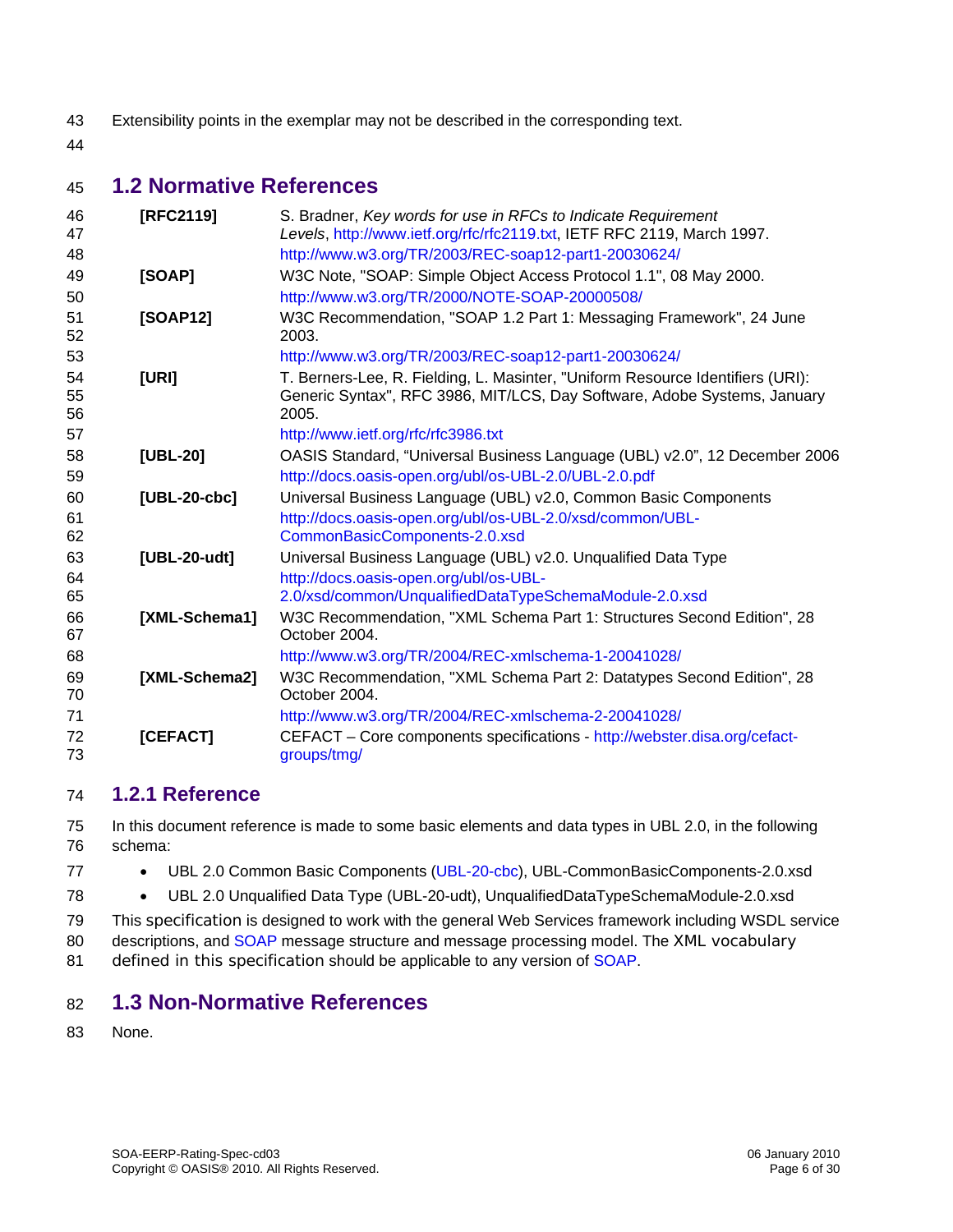### <span id="page-6-0"></span><sup>84</sup>**2 Business Rating Measurement**

The Business Rating of the XML vocabulary is defined in XML Schema format that has many rating measurement indicators. 85 86

### 87 **2.1 Namespaces**

88 The XML namespace URI that MUST be used by implementations of this specification is:

89 http://docs.oasis-open.org/ns/soa-eerp/rt/200903

90 91 Table 1 lists XML namespaces that are used in this specification. The choice of any namespace prefix is arbitrary and not semantically significant.

|  | 92 | Table 1: Prefixes and XML Namespaces used in this specification. |  |
|--|----|------------------------------------------------------------------|--|
|--|----|------------------------------------------------------------------|--|

| <b>Prefix</b>   | Namespace                                                                   | Specification(s)                |
|-----------------|-----------------------------------------------------------------------------|---------------------------------|
| S               | http://schemas.xmlsoap.org/soap/envelope/                                   | [SOAP]                          |
| S <sub>12</sub> | http://www.w3.org/2003/05/soap-envelope                                     | <b>[SOAP12]</b>                 |
| xsd             | http://www.w3.org/2001/XMLSchema                                            | [XML-Schema1],<br>[XML-Schema2] |
| cbc             | urn:oasis:names:specification:ubl:schema:xsd:CommonBasicComponents-2        | $[UBL-20-cbc]$                  |
| udt             | urn:un:unece:uncefact:data:specification:UnqualifiedDataTypesSchemaModule:2 | $[UBL-20-udt]$ ,<br>[CEFACT]    |
| ccts            | urn:un:unece:uncefact:documentation:2                                       | $[UBL-20]$ ,<br><b>[CEFACT]</b> |
| rt              | http://docs.oasis-open.org/ns/soa-eerp/rt/200903                            | <b>This</b><br>specification    |

#### 93 **2.2 Schema Files**

A normative copy of the XML Schema [\[XML-Schema1, XML-Schema2](#page-5-0)] description for this specification can be retrieved from the following address: 94 95

96 http://docs.oasis-open.org/soa-eerp/eerp-rating/200903/eerp-rating.xsd

#### 97 **2.3 Rating Measurement Indicators**

98 99 The BRating is the root element of Business Rating for EERP which is for business reliability and reputation of the service and its services provider. It can have one or more of the following elements:

100 101 102 103 • ListOfRating element is for the rating aspect of service which is provided by third party and measured in terms of rates for the service. Each Rating element in the ListOfRating element is issued by a rating organization that has either an aggregated numeric number or an aggregated classification description to represent the rating measurement of the given business service.

104 105 • Credentials element is for the rating aspect of service which is measured in terms of credentials for the service that the service provider owns or holds. Credentials are issued by organizations for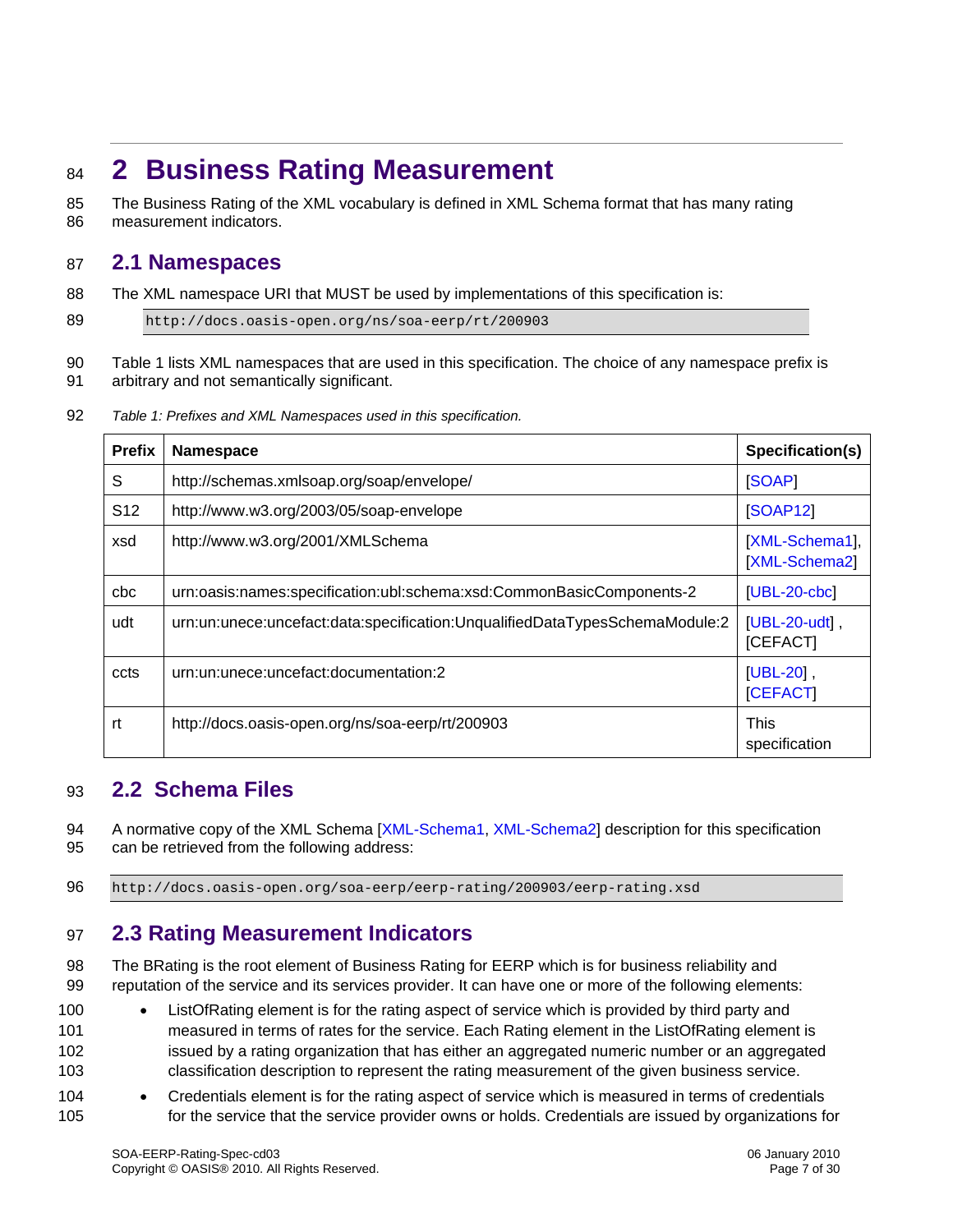- 106 107 108 109 the service, such as licenses, permissions, certifications, associations, affiliations, etc. Each credential element in the Credentials element is a non-aggregated indicator for the rating measurement of the given business service, and it does not provide an aggregated value for the measurement.
- 110 111 112 113 • Any additional elements for the rating aspect of service. This can be one or more elements of Performance:QualityAssestionEvaluation that will provider a mechanism for Service Rating Entities to provide their evaluation for how well the Service Provider fulfill the Quality Assertion(s) of its service.

114 115 116 117 118 119 Both the ListOfRating and Credentials elements describe information about the given business service. They are not related however. The Rating element inside the ListOfRating must be issued by a third-party rating organization. The service provider cannot issue a Rating for itself, but can claim what kind of credentials it owns or holds in the Credential elements. The Rating element and Credential element cannot be mixed. A Business Rating document/message, with a root element of <rt:BRating>, can have either ListOfRating element or Credentials element, or both elements.

#### 120 **Syntax**

| 121 | <rt: brating="" rt="" xmlns:=""></rt:>      |            |
|-----|---------------------------------------------|------------|
| 122 | <rt:listofrating>rt:ListO</rt:listofrating> |            |
| 123 | $\left\{ r^{+} \right\}$                    | srt Crodon |

- 122 <rt:ListOfRating ...>*rt:ListOfRatingType*</rt:ListOfRating> ? 123 <rt:Credentials ...>*rt:CredentialsType*</rt:Credentials> ?  $124$  ...<br>125 </rt:  $\langle$ rt:BRating >
	-
- 126 The following describes the attributes and elements listed in the schema outlined above:
- 127 /rt:BRating

128

- The root element of Rating for EERP
- 129 /rt:BRating/@{any}
- 130 131 This is an extensibility mechanism to allow additional attributes, based on schemas, to be added to the element in the future. Unrecognized attributes MAY cause a fault or be silently ignore.
- 132 /rt:BRating/rt:ListOfRating
- 133 134 List of Rating, rating aspect of the service in BRating element, is to hold those Rating elements. It is an optional element and has one or many Rating elements, see Section 3 for more details.
- 135 /rt:BRating/rt:ListOfRating/@{any}
- 136 137 138 This is an extensibility mechanism to allow additional attributes, based on schemas, to be added to the ListOfRating element in the future. Unrecognized attributes MAY cause a fault or be silently ignore.
- 139 /rt:BRating/rt:Credentials
- 140 141 142 Credentials element is for credential aspect of the service in which the service provider has such as license, certification, affiliations, associations, etc. It is optional element and has one or many Credential elements, see Section 4 for more details.
- 143 /rt:BRating/rt:Credentials/@{any}
- 144 145 146 This is an extensibility mechanism to allow additional attributes, based on schemas, to be added to the Credentials element in the future. Unrecognized attributes MAY cause a fault or be silently ignore.
- 147 / rt:BRating /{any}
- 148 149 150 151 152 This is an extensibility mechanism to allow different (extensible) elements/parameters to be specified in the future. Unrecognized elements MAY cause a fault or be silently ignore. This can be one or more elements of /rt:BRaing/Performance/QualityAssestionEvaluation for third-party Service Rating Entities to provide their evaluation for how well the Service Provider fulfill the Quality Assertion(s) of this service.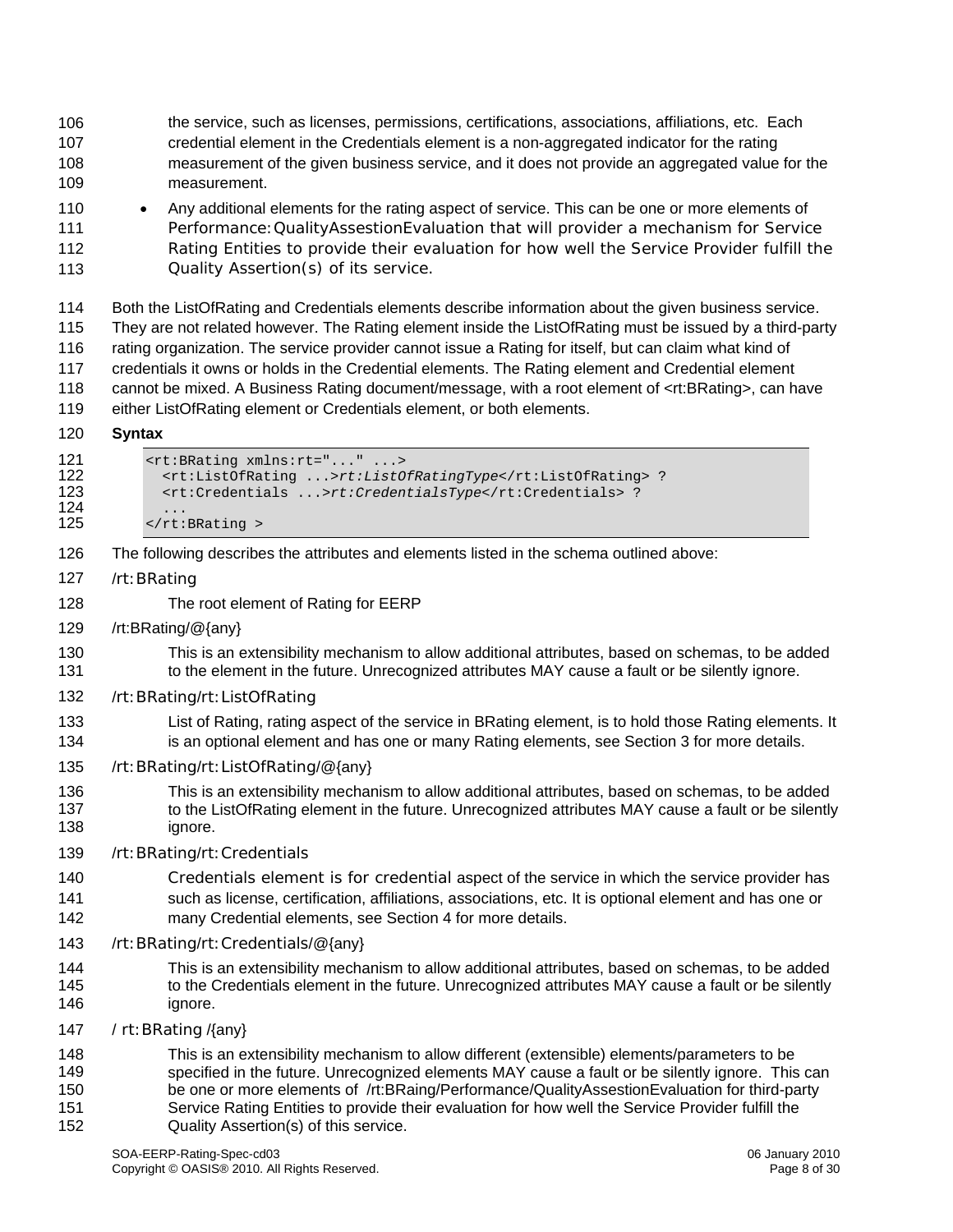### <span id="page-8-0"></span><sup>153</sup>**3 ListOfRating**

The ListOfRating element contains the list of Rating issued by a third party rating organization. Each Rating element in the ListOfRating has one of the following two elements to represent the rating measurement of the given business service: 154 155 156

- 157 • An aggregated number, in <rt: RatingNumeric > element
- 158 • An aggregated classification description, in <rt: RatingDescription > element
- 159 There SHOULD be zero or one ListOfRating element present in the rating of service.

#### 160 **Syntax**

```
161 < xt:ListOfRating xmlns: rt="..." ...><br>162 < xt:Rating Type="..." ... >rt:0
162 <rt:Rating Type="..." ... >rt:QualityRatingType
163 <rt:RatingIssuer ...>rt:IssuerType<br>164 <rt:IssuerName languageID="...">
164 <rt:IssuerName languageID="...">rt:IssuerNameType</rt:IssuerName> ? 
                    165 <rt:IssuerUri ...>rt:RatingUriType</rt:IssuerUri> 
166 ...<br>167 ... ...
167 </rt:RatingIssuer><br>168 <tt:RatingDescript>
168 <rt:RatingDescription languageID="..." ... ><br>169 rt:RatingDescription169 rt:RatingDescriptionType</rt:RatingDescription> ?<br>170 <rt:RatingNumeric ...>rt:RatingNumericType</rt:Ratin
                  170 <rt:RatingNumeric ...>rt:RatingNumericType</rt:RatingNumeric> ? 
171 <rt:RatingDate ...>rt:RatingDateType</rt:RatingDate> ? 
172 <tt:RatingReferenceUri ...>rt:RatingUriType</rt:RatingReferenceUri> ?
173<br>174
174 </rt:Rating> +<br>175 </rt:ListOfRating
            175 </rt:ListOfRating>
```
176 The following describes the attributes and elements listed in the schema outlined above:

- 177 /rt:BRating/rt:ListOfRating
- 178 List of ratings for a service that has one or more Rating elements.
- 179 /rt:BRating/rt:ListOfRating/rt:Rating
- 180 181 182 The Rating element represents a rating measurement of the given business service. The rating measurement is issued by a third party rating organization. This is a required element for the ListOfRating element.
- 183 /rt:BRating/rt:ListOfRating/rt:Rating/@Type
- 184 Type is an optional attribute of Simple Type to identify what kind of Rating element it is.
- 185 /rt:BRating/rt:ListOfRating/rt:Rating/@{any}
- 186 187 188 This is an extensibility mechanism to allow additional attributes, based on schemas, to be added to the ListOfRating element in the future. Unrecognized attributes MAY cause a fault or be silently ignore.
- 189 /rt:BRating/rt:ListOfRating/rt:Rating/rt:RatingIssuer
- 190 191 Issuing organization for this rating includes the issuer name and the URI in the Element. This element is to represent the rating issuer organization. It is a required element for Rating.
- 192 /rt:BRating/rt:ListOfRating/rt:Rating/rt:RatingIssuer/rt:IssuerName
- 193 194 IssuerName element, Name for the issuing organization for this rating, is an optional element for RatingIssuer.
- 195 /rt:BRating/rt:ListOfRating/rt:Rating/rt:RatingIssuer/rt:IssuerName/@languageID
- 196 197 Language ID is a required attribute in the IssuerName element, using xsd:language type. The value can be those defined in urn:un:unece:uncefact:codelist:specification:5639:1988.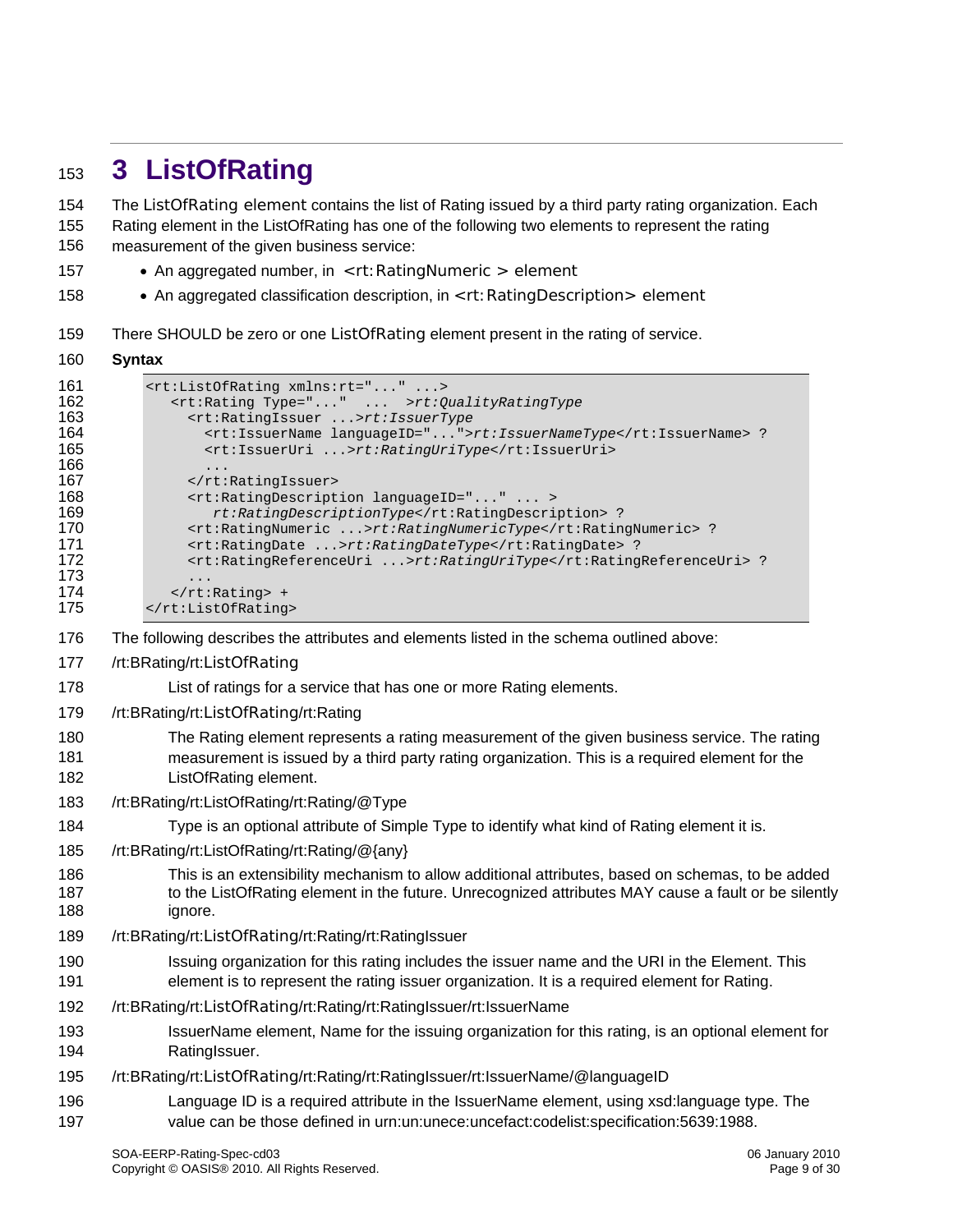| 198                      | /rt:BRating/rt:ListOfRating/rt:Rating/rt:RatingIssuer/rt:IssuerUri                                                                                                                                                      |
|--------------------------|-------------------------------------------------------------------------------------------------------------------------------------------------------------------------------------------------------------------------|
| 199                      | It is the URI that represent the issuer organization. It is a required element for RatingIssuer.                                                                                                                        |
| 200                      | /rt:BRating/rt:ListOfRating/rt:Rating/rt:RatingIssuer/rt:IssuerUri/@{any}                                                                                                                                               |
| 201<br>202<br>203        | This is an extensibility mechanism to allow additional attributes, based on schemas, to be added<br>to the IssuerUri element in the future. Unrecognized attributes MAY cause a fault or be silently<br>ignore.         |
| 204                      | /rt:BRating/rt:ListOfRating/rt:Rating/rt:RatingDescription                                                                                                                                                              |
| 205<br>206               | Rating description for the rating where the rating can be represented in String format, such as<br>Good, Fair, Average, etc. It is an optional element for Rating.                                                      |
| 207                      | /rt:BRating/rt:ListOfRating/rt:Rating/rt:RatingDescription/@languageID                                                                                                                                                  |
| 208<br>209               | Language ID is a required attribute in the RatingDescription element, using xsd:language type.<br>The value can be found on defined in urn:un:unece:uncefact:codelist:specification:5639:1988.                          |
| 210                      | /rt:BRating/rt:ListOfRating/rt:Rating/rt:RatingDescription/@{any}                                                                                                                                                       |
| 211<br>212<br>213        | This is an extensibility mechanism to allow additional attributes, based on schemas, to be added<br>to the RatingDescription element in the future. Unrecognized attributes MAY cause a fault or be<br>silently ignore. |
| 214                      | /rt:BRating/rt:ListOfRating/rt:Rating/rt:RatingNumeric                                                                                                                                                                  |
| 215                      | RatingNumeric element, Numeric value for the rating, is an optional element for Rating.                                                                                                                                 |
| 216                      | /rt:BRating/rt:ListOfRating/rt:Rating/rt:RatingNumeric/@{any}                                                                                                                                                           |
| 217<br>218<br>219        | This is an extensibility mechanism to allow additional attributes, based on schemas, to be added<br>to the RatingNumeric element in the future. Unrecognized attributes MAY cause a fault or be<br>silently ignore.     |
| 220                      | /rt:BRating/rt:ListOfRating/rt:Rating/rt:RatingDate                                                                                                                                                                     |
| 221                      | RatingDate is the date when this Rating is obtained. It is an optional element for Rating.                                                                                                                              |
| 222                      | /rt:BRating/rt:ListOfRating/rt:Rating/rt:RatingDate/@Expired                                                                                                                                                            |
| 223<br>224               | Expired is an optional attribute to indicate this Rating is expired or not. The value of this Expired<br>attribute is set to true means this Rating has been expired as of the RatingDate.                              |
| 225                      | /rt:BRating/rt:ListOfRating/rt:Rating/rt:RatingDate/@{any}                                                                                                                                                              |
| 226<br>227<br>228        | This is an extensibility mechanism to allow additional attributes, based on schemas,<br>to be added to the RatingDate element in the future. Unrecognized attributes MAY<br>cause a fault or be silently ignore.        |
| 229                      | /rt:BRating/rt:ListOfRating/rt:Rating/rt:RatingReferenceUri                                                                                                                                                             |
| 230<br>231               | RatingReferenceUri, Web page URL or other URI for this rating to reference to, is an optional<br>element for the Rating element.                                                                                        |
| 232                      | /rt:BRating/rt:ListOfRating/rt:Rating/rt:RatingReferenceUri/@{any}                                                                                                                                                      |
| 233<br>234<br>235        | This is an extensibility mechanism to allow additional attributes, based on schemas, to be added<br>to the Rating element in the future. Unrecognized attributes MAY cause a fault or be silently<br>ignore.            |
| 236                      | <b>Example</b>                                                                                                                                                                                                          |
| 237<br>238               | The following example illustrates the use of List of Rating element. It describes a Rating element that is<br>issued by Better Business Bureau:                                                                         |
| 239                      |                                                                                                                                                                                                                         |
| 240<br>241<br>242<br>243 | (001) xml version="1.0" encoding="utf-8"?<br>(002) <listofrating xmlns=""><br/>(003)<br/><rating type="BBB"><br/>(004)<br/><ratingissuer></ratingissuer></rating></listofrating>                                        |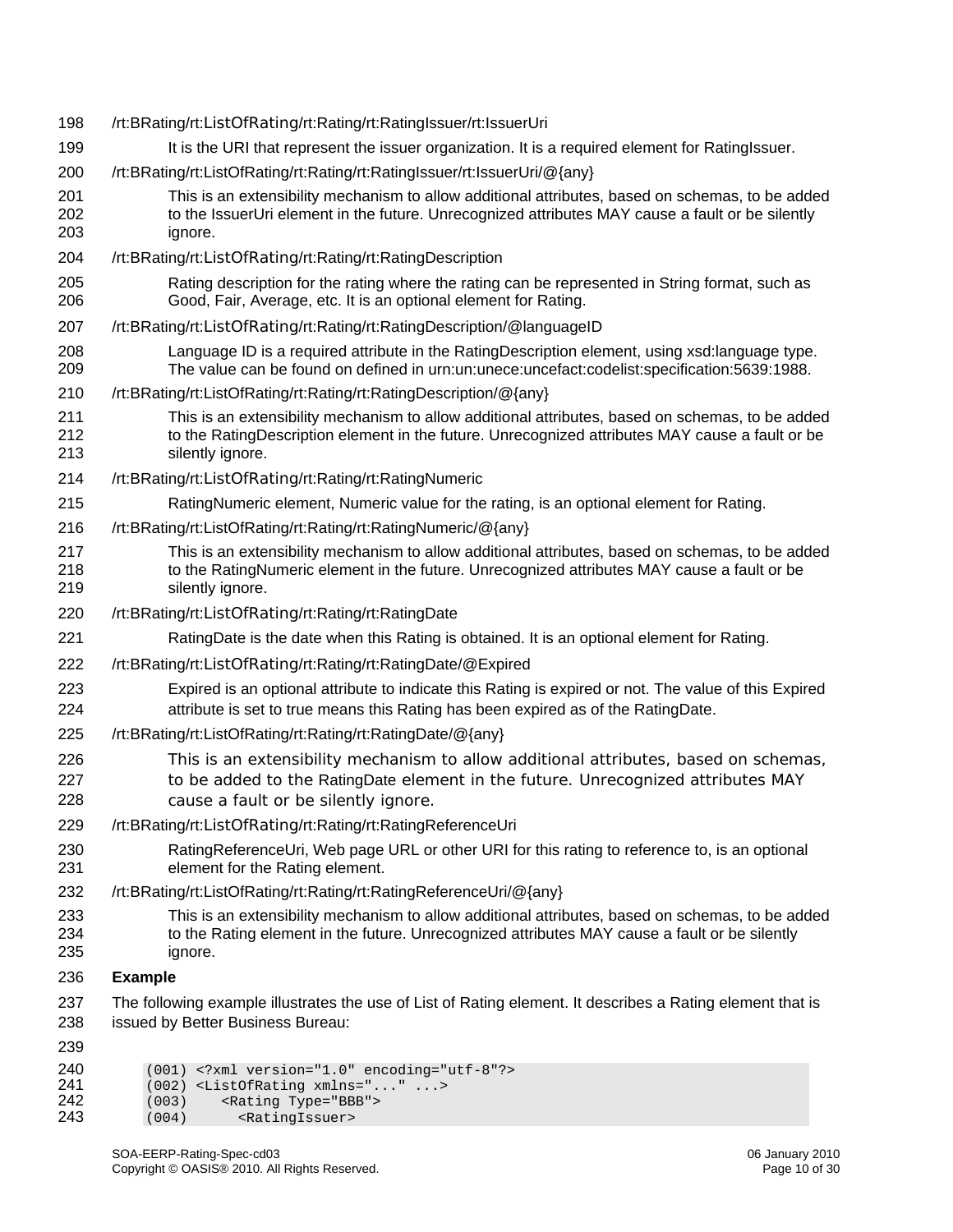| 244 | (005)<br><issuername languageid="EN">Better Business Bureau, Inc.</issuername>                      |
|-----|-----------------------------------------------------------------------------------------------------|
| 245 | $\langle$ /IssuerName>                                                                              |
| 246 | <issueruri>http://www.bbb.org/business-reviews/ratings/<br/>(006)</issueruri>                       |
| 247 |                                                                                                     |
| 248 | <br>(007)                                                                                           |
| 249 | <ratingdescription languageid="EN">A+</ratingdescription><br>(008)                                  |
| 250 | <ratingdate>2009-03-08</ratingdate><br>(009)                                                        |
| 251 | (010)                                                                                               |
| 252 | <ratingreferenceuri>http://goldengate.bbb.org/WWWRoot/Report.aspx?site=99&amp;</ratingreferenceuri> |
| 253 | $bbb=1116$ &firm=34825#bbbrating                                                                    |
| 254 | $\langle$ Rating><br>(011)                                                                          |
| 255 | $(012)$                                                                                             |
| 256 |                                                                                                     |

 The following example illustrates the use of List of Rating element. It describes a Rating element that is issued by 51Honest.org in China:

| 259 |                                                                                |
|-----|--------------------------------------------------------------------------------|
| 260 | $(001)$ xml version="1.0" encoding="UTF-8"?                                    |
| 261 | $(002)$ <brating xmlns=""></brating>                                           |
| 262 | <listofrating><br/>(003)</listofrating>                                        |
| 263 | <rating type="51honest"><br/>(004)</rating>                                    |
| 264 | <ratingissuer><br/>(005)</ratingissuer>                                        |
| 265 | <issuername languageid="zh-CN">农博网</issuername><br>(006)                       |
| 266 | <issueruri>www.51honet.org</issueruri><br>(007)                                |
| 267 | (008)<br>                                                                      |
| 268 | <ratingdescription languageid="zh-CN">信星计划</ratingdescription><br>(009)        |
| 269 | (010)<br><ratingnumeric>175</ratingnumeric>                                    |
| 270 | (011)<br><ratingdate>2009-03-06</ratingdate>                                   |
| 271 | (012)<br><ratingreferenceuri< th=""></ratingreferenceuri<>                     |
| 272 | >http://www.51honest.org/index.jsp?url=detail.credit%3faction=hywzMemberInfo%2 |
| 273 | 6credcode=300001000036803                                                      |
| 274 | <br>(013)                                                                      |
| 275 | $\langle Rating\rangle$<br>(014)                                               |
| 276 | $(015)$                                                                        |
| 277 | $(016)$                                                                        |
| 278 |                                                                                |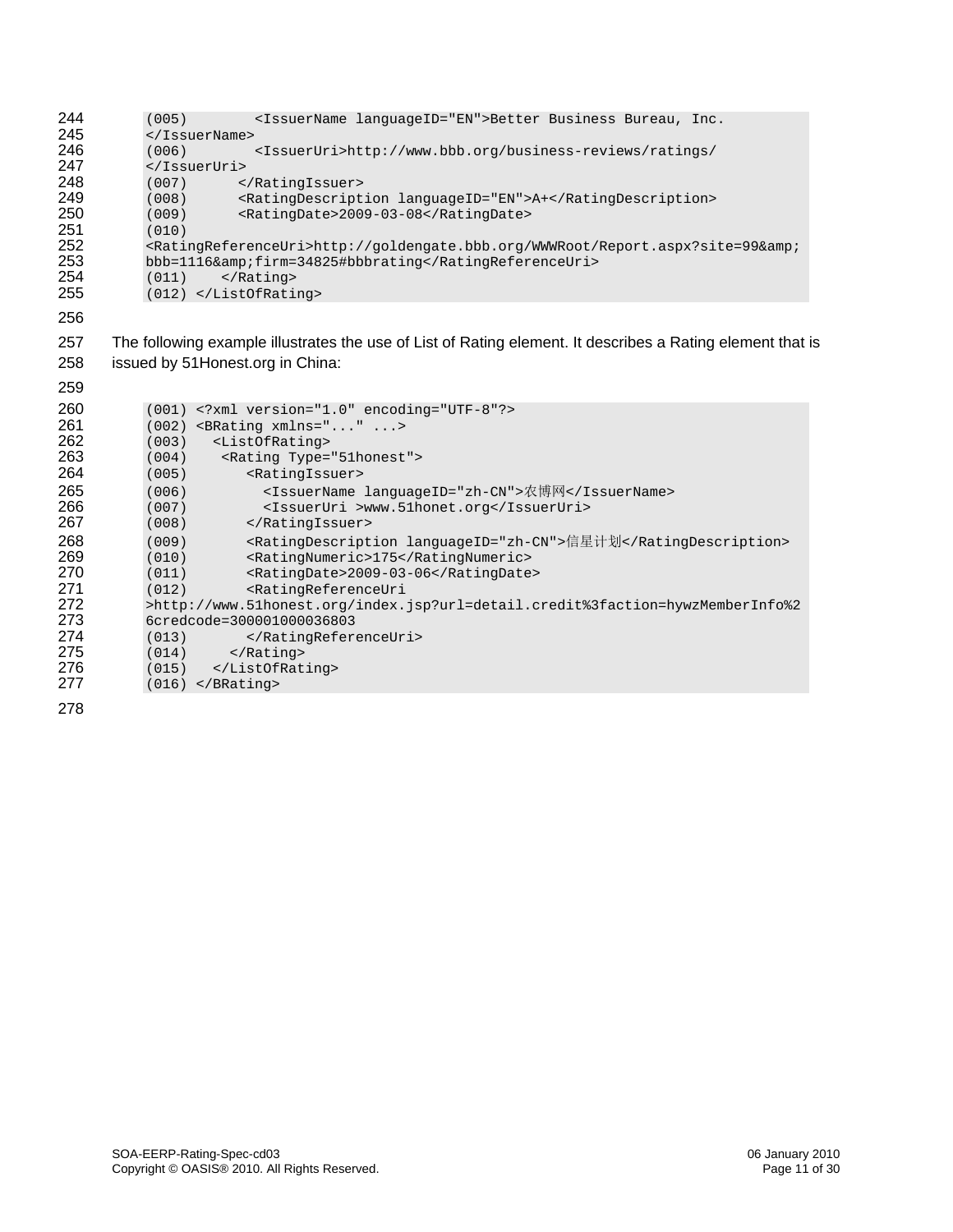### <span id="page-11-0"></span><sup>279</sup>**4 Rating Credentials**

The Rating Credentials element for EERP-Rating, describes the credentials held by the service provider with respect to a specific service. 280 281

282 283 Credentials may be issued with respect to a service provider and service by third-party organizations, such as licenses, permissions, certifications, awards, associations, and affiliations.

- 284 285 Not like the Rating element inside the ListOfRating, each credential element in the Credentials element is an independent, non-aggregated indicator for the rating measurement of the given business service.
- 286 There MAY be zero or one Credentials element present in the rating of service.

#### 287 **Syntax**

| 288 | <rt:credentials xmlns:bgos=""></rt:credentials>                  |
|-----|------------------------------------------------------------------|
| 289 | <rt:credential>rt:CredentialType</rt:credential>                 |
| 290 | <rt:credentialissuer>rt:IssuerType</rt:credentialissuer>         |
| 291 | <rt:issuername languageid="">rt:IssuerNameType</rt:issuername> ? |
| 292 | <rt:issueruri>rt:RatingUriType</rt:issueruri>                    |
| 293 | $\ddotsc$                                                        |
| 294 |                                                                  |
| 295 | <rt:credentialclass languageid=""></rt:credentialclass>          |
| 296 | rt:CredentialClassType ?                                         |
| 297 | <rt:license languageid="">rt:LisenseType</rt:license> ?          |
| 298 | <rt:credentialdate>rt:CredentialDateType</rt:credentialdate>     |
| 299 | <rt:dateissued>rt:DateIssuedType</rt:dateissued> ?               |
| 300 | <rt:expirationdate>rt:ExpirationDateType</rt:expirationdate> ?   |
| 301 | ?                                                                |
| 302 | <rt:credentialreferenceuri></rt:credentialreferenceuri>          |
| 303 | rt: RatingUriType ?                                              |
| 304 | $\ddot{\phantom{0}}$                                             |
| 305 | $\langle$ rt:Credential> +                                       |
| 306 |                                                                  |
|     |                                                                  |

- 307 The following describes the attributes and elements listed in the schema outlined above:
- 308 /rt:BRating/rt:Credentials
- 309 310 Credential aspect of the service which the service provider has, including certification, affiliations and associations. It has a list of credential for Credentials.
- 311 /rt:BRating/rt:Credentials/rt:Credential
- 312 313 The Credential element is for each credential, certification, affiliation or association that the service provider has for the service. This is a required element for the Credentials element.
- 314 /rt:BRating/rt:Credentials/rt:Credential/@Type
- 315 316 Type of the credential, an optional attribute in the Credential element, using enumeration type, and the value SHOULD be one of the following:
- 317 Affiliation, Association, Award, Certification, License, Membership, Permission, Others
- 318 /rt:BRating/rt:Credentials/rt:Credential/@{any}
- 319 320 321 This is an extensibility mechanism to allow additional attributes, based on schemas, to be added to the Credential element in the future. Unrecognized attributes MAY cause a fault or be silently ignore.
- 322 /rt:BRating/rt:Credentials/rt:Credential/rt:CredentialIssuer
- 323 324 CredentialIssuer element is for issuing organization for this credential, such as the issuer of certification, association, affiliation or Credential. For example, the Issuer can be AAA, BBB, or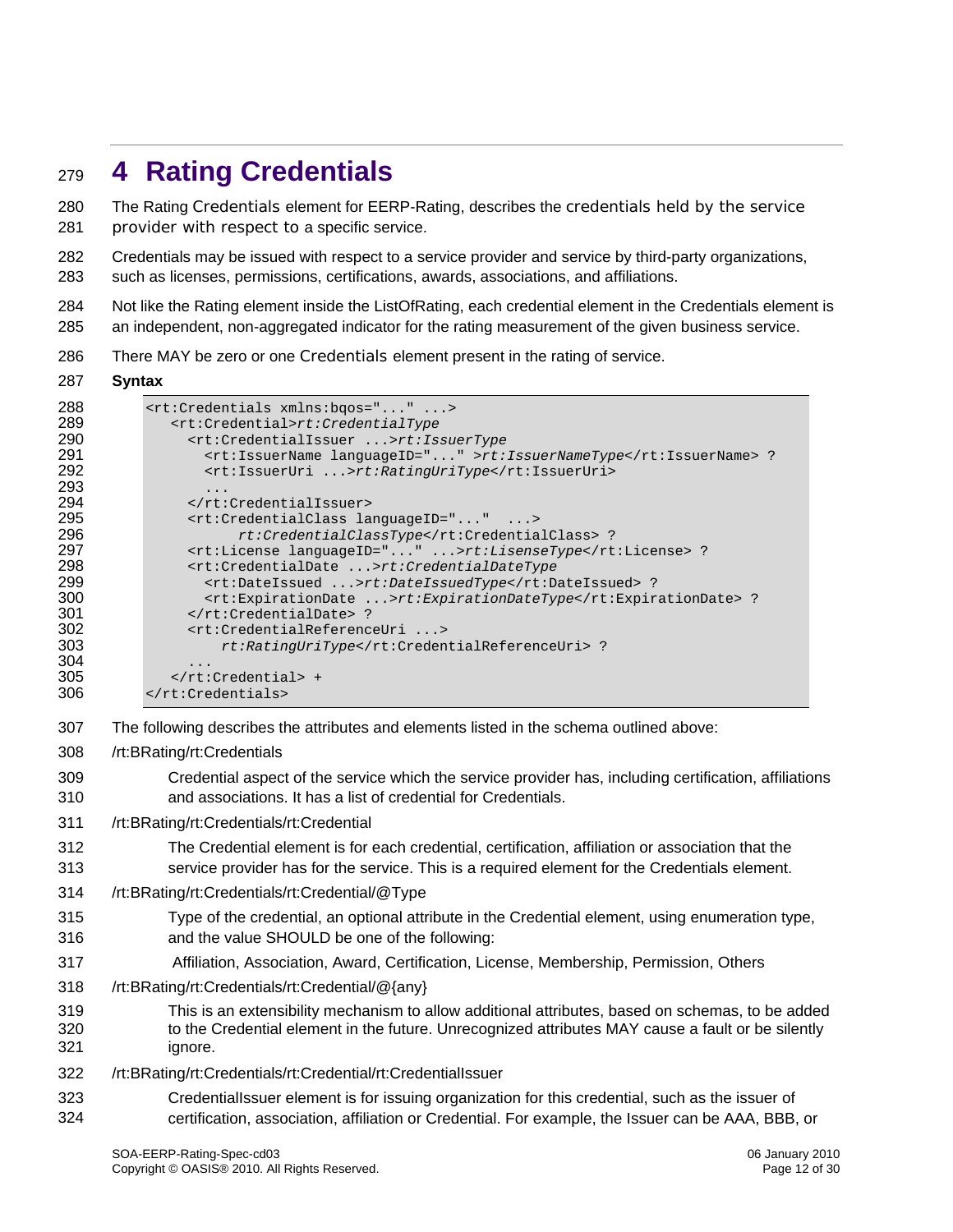| 325<br>326        | State of California, etc. This element is a required element for Credential, which includes the<br>issuer name and the URI that represent this rating issuer organization.                                                                       |
|-------------------|--------------------------------------------------------------------------------------------------------------------------------------------------------------------------------------------------------------------------------------------------|
| 327               | /rt:BRating/rt:Credentials/rt:Credential/rt:CredentialIssuer/rt:IssuerName                                                                                                                                                                       |
| 328<br>329        | IssuerName element, Issuer's name for the issuing organization for this rating or credential, is an<br>optional element for CredentialIssuer.                                                                                                    |
| 330               | /rt:BRating/rt:Credentials/rt:Credential/rt:Credentiallssuer/rt:IssuerName/@languageID                                                                                                                                                           |
| 331<br>332        | Language ID is a required attribute in the IssuerName element, using xsd:language type. The<br>value can be those defined in urn:un:unece:uncefact:codelist:specification:5639:1988.                                                             |
| 333               | /rt:BRating/rt:Credentials/rt:Credential/rt:CredentialIssuer/rt:IssuerUri                                                                                                                                                                        |
| 334               | It is the URI that represent the issuer organization. It is a required element for CredentialIssuer.                                                                                                                                             |
| 335               | /rt:BRating/rt:Credentials/rt:Credential/rt:CredentialIssuer/rt:IssuerUri/@{any}                                                                                                                                                                 |
| 336<br>337<br>338 | This is an extensibility mechanism to allow additional attributes, based on schemas, to be added<br>to the IssuerUri element in the future. Unrecognized attributes MAY cause a fault or be silently<br>ignore.                                  |
| 339               | /rt: BRating/rt:Credentials/rt:Credential/rt:CredentialIssuer/{any}                                                                                                                                                                              |
| 340<br>341<br>342 | This is an extensibility mechanism to allow different (extensible) property or attribute<br>elements/parameters to be specified in the future. Unrecognized elements MAY cause a fault or<br>be silently ignore.                                 |
| 343               | /rt: BRating/rt:Credentials/rt:Credential/rt:CredentialClass                                                                                                                                                                                     |
| 344<br>345        | CredentialClass element is the classification of the credential such as five-stars, or golden<br>member. It is an optional element for the Credential.It is an optional element for the Credential.                                              |
| 346               | /rt:BRating/rt:Credentials/rt:Credential/rt:CredentialClass/@languageID                                                                                                                                                                          |
| 347<br>348        | Language ID is a required attribute in the CredentialClass element, using xsd:language type. The<br>value can be those defined in urn:un:unece:uncefact:codelist:specification:5639:1988.                                                        |
| 349               | /rt:BRating/rt:Credentials/rt:Credential/rt:CredentialClass/@{any}                                                                                                                                                                               |
| 350<br>351<br>352 | This is an extensibility mechanism to allow additional attributes, based on schemas, to be added<br>to the CredentialClass element in the future. Unrecognized attributes MAY cause a fault or be<br>silently ignore.                            |
| 353               | /rt:BRating/rt:Credentials/rt:Credential/rt:License                                                                                                                                                                                              |
| 354<br>355        | License element, the license number or membership number of the credential, is an optional<br>element for the Credential element.                                                                                                                |
| 356               | /rt:BRating/rt:Credentials/rt:Credential/rt:License/@languageID                                                                                                                                                                                  |
| 357<br>358        | Language ID is a required attribute in the License element, using xsd:language type. The value<br>can be those defined in urn:un:unece:uncefact:codelist:specification:5639:1988.                                                                |
| 359               | /rt:BRating/rt:Credentials/rt:Credential/rt:License/@{any}                                                                                                                                                                                       |
| 360<br>361<br>362 | This is an extensibility mechanism to allow additional attributes, based on schemas, to be added<br>to the License element in the future. Unrecognized attributes MAY cause a fault or be silently<br>ignore.                                    |
| 363               | /rt:BRating/rt:Credentials/rt:Credential/rt:CredentialDate                                                                                                                                                                                       |
| 364<br>365<br>366 | CredentialDate element is the date on this credential, including date when this credential, license<br>or certificate is issued and the expiration date for this license or membership. It is an optional<br>element for the Credential element. |
| 367               | /rt:BRating/rt:Credentials/rt:Credential/rt:CredentialDate/@{any}                                                                                                                                                                                |
| 368<br>369<br>370 | This is an extensibility mechanism to allow additional attributes, based on schemas, to be added<br>to the CredentialDate element in the future. Unrecognized attributes MAY cause a fault or be<br>silently ignore.                             |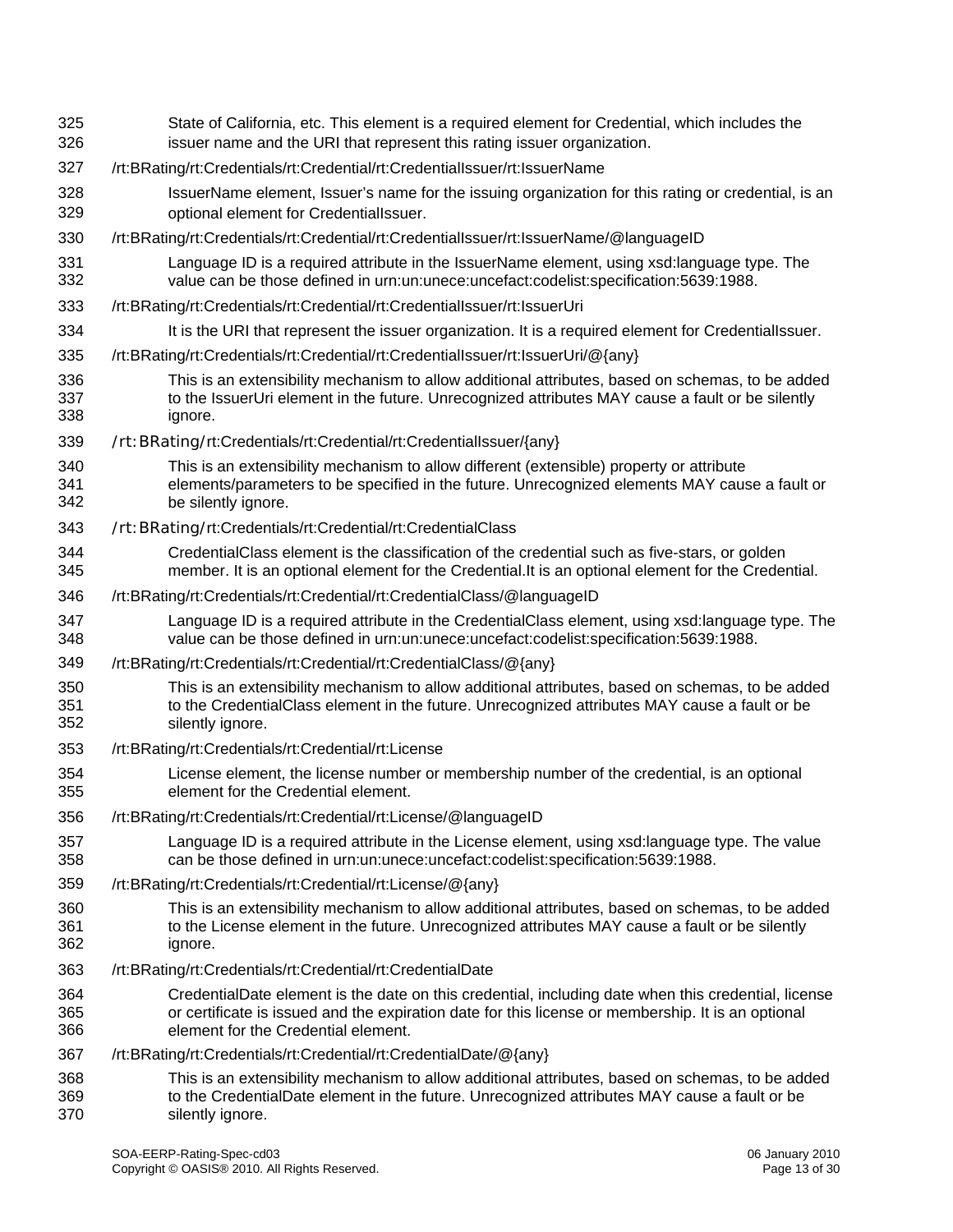371 372 373 374 375 376 377 378 379 380 381 382 383 384 385 386 387 388 389 390 391 392 393 394 395 396 397 398 /rt:BRating/rt:Credentials/rt:Credential/rt:CredentialDate/rt:DateIssued DateIssued element is the date when this credential, license or certificate is issued. It is an optional element for the CredentialDate element. /rt:BRating/rt:Credentials/rt:Credential/rt:CredentialDate/rt:DateIssued/@{any} This is an extensibility mechanism to allow additional attributes, based on schemas, to be added to the DateIssued element in the future. Unrecognized attributes MAY cause a fault or be silently ignore. /rt:BRating/rt:Credentials/rt:Credential/rt:CredentialDate/rt:ExpirationDate ExpirationDate element, Expiration date for this license or membership, is an optional element for the CredentialDate element. /rt:BRating/rt:Credentials/rt:Credential/rt:CredentialDate/rt:ExpirationDate/@{any} This is an extensibility mechanism to allow additional attributes, based on schemas, to be added to the ExpirationDate element in the future. Unrecognized attributes MAY cause a fault or be silently ignore. /rt:BRating/rt:Credentials/rt:Credential/rt:CredentialReferenceUri CredentialReferenceUri element, Web page URL or other URI for this credential reference, is an optional element for Credential. /rt:BRating/rt:Credentials/rt:Credential/rt:CredentialReferenceUri/@{any} This is an extensibility mechanism to allow additional attributes, based on schemas, to be added to the CredentialReferenceUri element in the future. Unrecognized attributes MAY cause a fault or be silently ignore. /rt:BRating/rt:Credentials/rt:Credential/{any} This is an extensibility mechanism to allow different (extensible) property or attribute elements/parameters to be specified in the future. Unrecognized elements MAY cause a fault or be silently ignore. **Example**  The following example illustrates the use of rating Credentials element. It describes the credential of professional license issued by California Board For Professional Engineers And Land Surveyors: 399  $(001)$  <?xml version="1.0" encoding="utf-8"?><br>400  $(002)$  <Credentials xmlns="..." ...> 400 (002) <Credentials xmlns="..." ...><br>401 (003) <Credential Type="License" 401 (003) <Credential Type="License"> 402 (004) <CredentialIssuer><br>403 (005) <IssuerName lang 403 (005) <IssuerName languageID="EN">California Board For Professional<br>404 Engineers And Land Surveyors </IssuerName> 404 Engineers And Land Surveyors </IssuerName> 405 (006) <IssuerUri>http://www.pels.ca.gov/</IssuerUri><br>406 (007) </CredentialIssuer> 406 (007) </CredentialIssuer><br>407 (008) <CredentialClass la 407 (008) <CredentialClass languageID="EN">CIVIL ENGINEER</CredentialClass><br>408 (009) <License languageID="EN">42456</License> 408 (009) <License languageID="EN">42456</License><br>409 (010) <CredentialDate> 409 (010) <CredentialDate> 410 (011) <ExpirationDate>2010-03-31</ExpirationDate><br>411 (012) </CredentialDate> 411 (012) </CredentialDate><br>412 (013) **412** (013)<br>**413** < Crede 413 <CredentialReferenceUri>http://www2.dca.ca.gov/pls/wllpub/WLLQRYNA\$LCEV2.Query 414 View?P\_LICENSE\_NUMBER=42456& P\_LTE\_ID=741</CredentialReferenceUri><br>415 (014) </Credential> 415 (014) </Credential>

- 416 (015) </Credentials>
- 417 418 The following example illustrates the use of rating Credentials element. It describes the credential of member of ASCE:

```
419 (001) <?xml version="1.0" encoding="utf-8"?> 
420 (002) <Credentials xmlns="..." ...><br>421 (003) <Credential Type="Membersh
            421 (003) <Credential Type="Membership">
```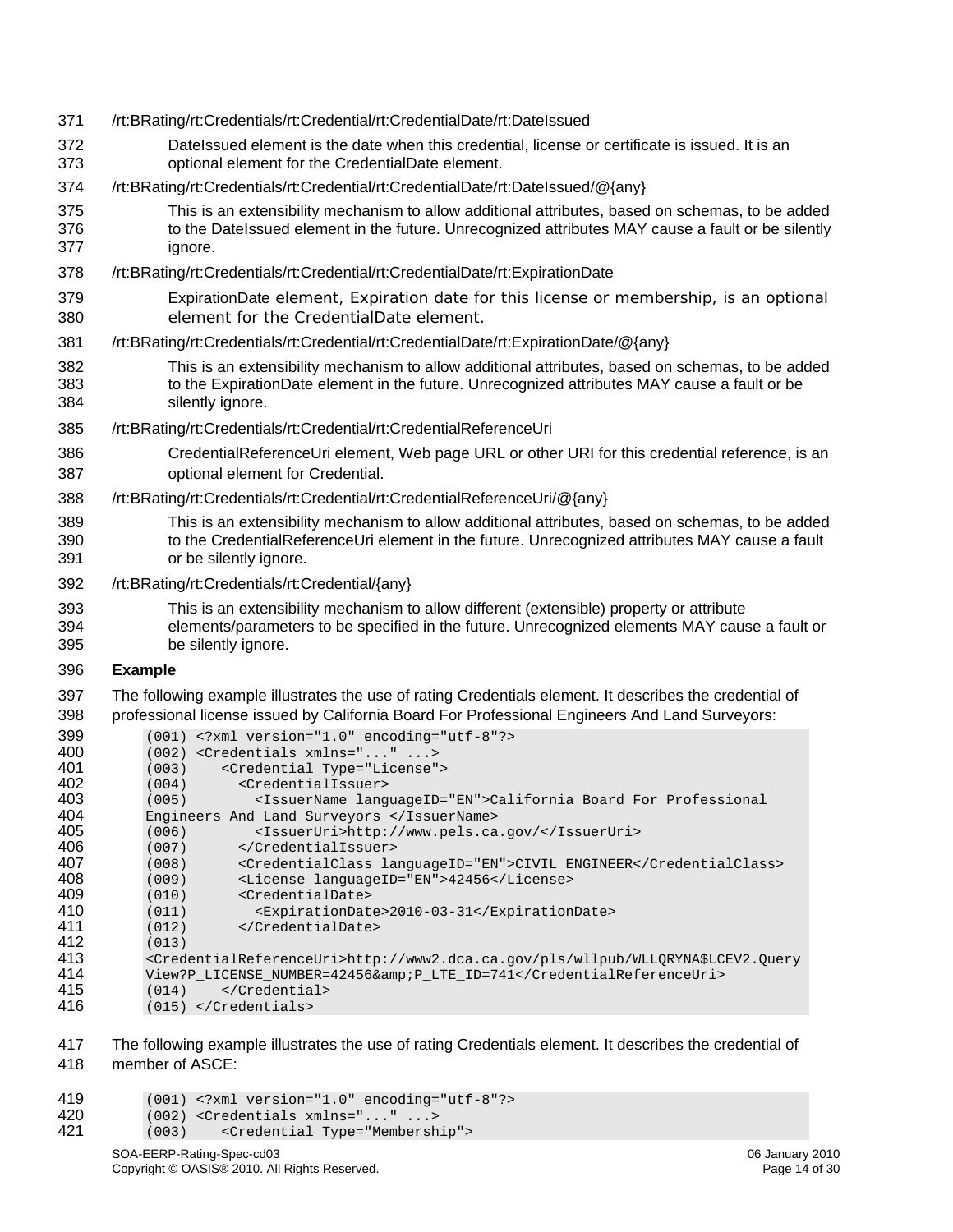| 422    | (004)<br><credentialissuer></credentialissuer>                                        |
|--------|---------------------------------------------------------------------------------------|
| 423    | (005)<br><issuername languageid="EN">American Society of Civil Engineers</issuername> |
| 424    |                                                                                       |
| 425    | <issueruri>http://www.asce.org/</issueruri><br>(006)                                  |
| 426    | <br>(007)                                                                             |
| 427    | <credentialclass languageid="EN">Member</credentialclass><br>(008)                    |
| 428    | <credentialdate><br/>(009)</credentialdate>                                           |
| 429    | (010)<br><dateissued>1987-08-13</dateissued>                                          |
| 430    | <expirationdate>2010-12-31</expirationdate><br>(011)                                  |
| 431    | <br>(012)                                                                             |
| 432    | <br>(013)                                                                             |
| 433    | $(014)$                                                                               |
|        |                                                                                       |
| $\sim$ |                                                                                       |

#### The following example illustrates the use of rating Credentials element. It describes the credential of Association type issued by Better Business Bureau, Inc.:

| 436 | $(001)$ xml version="1.0" encoding="utf-8"?                                                     |
|-----|-------------------------------------------------------------------------------------------------|
| 437 | $(002)$ <credentials xmlns=""></credentials>                                                    |
| 438 | <credential type="Association"><br/>(003)</credential>                                          |
| 439 | <credentialissuer><br/>(004)</credentialissuer>                                                 |
| 440 | (005)<br><issuername languageid="EN">Better Business Bureau, Inc.</issuername>                  |
| 441 | $\langle$ /IssuerName>                                                                          |
| 442 | <issueruri>http://qoldengate.bbb.org/</issueruri><br>(006)                                      |
| 443 | <br>(007)                                                                                       |
| 444 | <credentialclass languageid="EN">3</credentialclass><br>(008)                                   |
| 445 | <credentialreferenceuri>http://www.res99.com/hotel/10021453-<br/>(009)</credentialreferenceuri> |
| 446 | 102008020.html?ses=1e65c27bad81e82b07a39070fed04d87                                             |
| 447 | <br>(010)                                                                                       |
| 448 | $(011)$                                                                                         |
|     |                                                                                                 |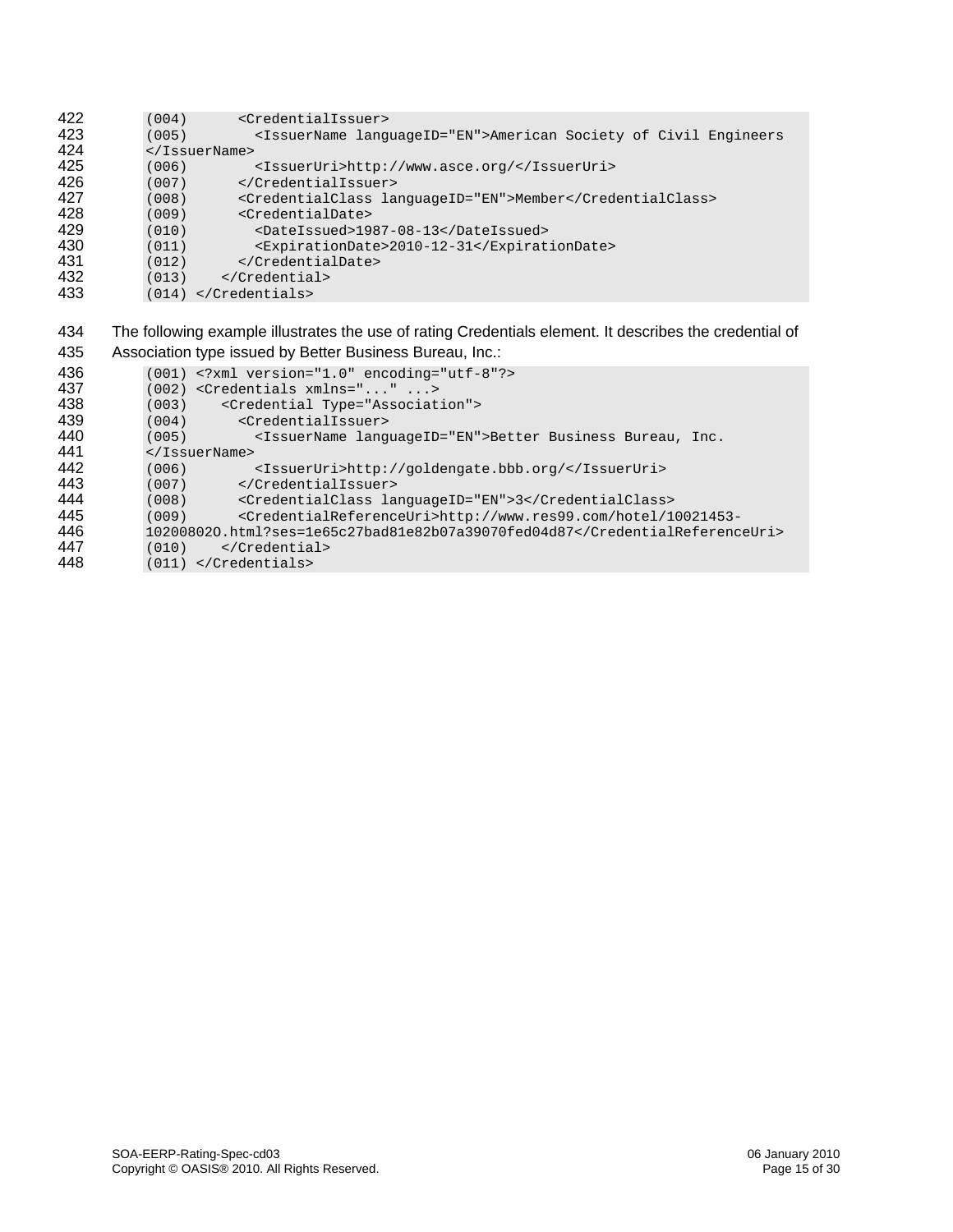### <span id="page-15-0"></span>**5 Rating Examples**

### **5.1 Service Rating with an Engineering Service**

The following example illustrates a Business Rating result of a civil engineering service. The service provider has the following rating and credentials for a service: 

- 1. The service is classified as  $A+$  by BBB (Better Business Bureau, Inc.), as of May  $8<sup>th</sup>$ , 2009.
- 2. The service provider holds a civil engineer's professional license as one of credentials, which is issued by California Board for Professional Engineers and Land Surveyors. This license expiration date is December 31<sup>st</sup>, 2010.
- 3. In additional, the service provider is a member of ASCE (American Society of Civil Engineers since August 13th, 1987. This membership expiration date is December 31st, 2010.
- The following example illustrates the whole Rating document for above ratings:

| 462 | (01) | xml version="1.0" encoding="UTF-8"?                                       |
|-----|------|---------------------------------------------------------------------------|
| 463 | (02) | <brating xmlns=""></brating>                                              |
| 464 | (03) | <listofrating></listofrating>                                             |
| 465 | (04) | <rating type="BBB"></rating>                                              |
| 466 | (05) | <ratingissuer></ratingissuer>                                             |
| 467 | (06) | <issuername languageid="EN">Better Business Bureau, Inc.</issuername>     |
| 468 |      | $\langle$ /IssuerName>                                                    |
| 469 | (07) | <issueruri>http://www.bbb.org/business-reviews/ratings/</issueruri>       |
| 470 |      |                                                                           |
| 471 | (08) |                                                                           |
| 472 | (09) | <ratingdescription languageid="EN">A+</ratingdescription>                 |
| 473 | (10) | <ratingdate>2009-05-08</ratingdate>                                       |
| 474 | (11) | <ratingreferenceuri></ratingreferenceuri>                                 |
| 475 | (12) | http://goldengate.bbb.org/WWWRoot/Report.aspx?site=99&bbb=1116&f          |
| 476 |      | irm=34825#bbbrating                                                       |
| 477 | (13) |                                                                           |
| 478 | (14) |                                                                           |
| 479 | (15) | <credentials></credentials>                                               |
| 480 | (16) | <credential type="License"></credential>                                  |
| 481 | (17) | <credentialissuer></credentialissuer>                                     |
| 482 | (18) | <issuername languageid="EN"></issuername>                                 |
| 483 | (19) | California Board For Professional Engineers And Land Surveyors            |
| 484 | (20) | $\langle$ /IssuerName>                                                    |
| 485 | (21) | <issueruri>http://www.pels.ca.gov/</issueruri>                            |
| 486 | (22) |                                                                           |
| 487 | (23) | <credentialclass languageid="EN">CIVIL ENGINEER</credentialclass>         |
| 488 | (24) | <license languageid="EN">42456</license>                                  |
| 489 | (25) | <credentialdate></credentialdate>                                         |
| 490 | (26) | <expirationdate>2010-12-31</expirationdate>                               |
| 491 | (27) |                                                                           |
| 492 | (28) | <credentialreferenceuri></credentialreferenceuri>                         |
| 493 | (29) | http://www2.dca.ca.qov/pls/wllpub/WLLQRYNA\$LCEV2.QueryView?P_LICENSE_NUM |
| 494 |      | BER=42456& P LTE ID=741                                                   |
| 495 | (30) |                                                                           |
| 496 | (31) | <credential type="Membership"></credential>                               |
| 497 | (32) | <credentialissuer></credentialissuer>                                     |
| 498 | (33) | <issuername languageid="EN"></issuername>                                 |
| 499 | (34) | American Society of Civil Engineers                                       |
| 500 | (35) | <issueruri>http://www.asce.org/</issueruri>                               |
| 501 | (36) |                                                                           |
| 502 | (37) | <credentialclass languageid="EN">Member</credentialclass>                 |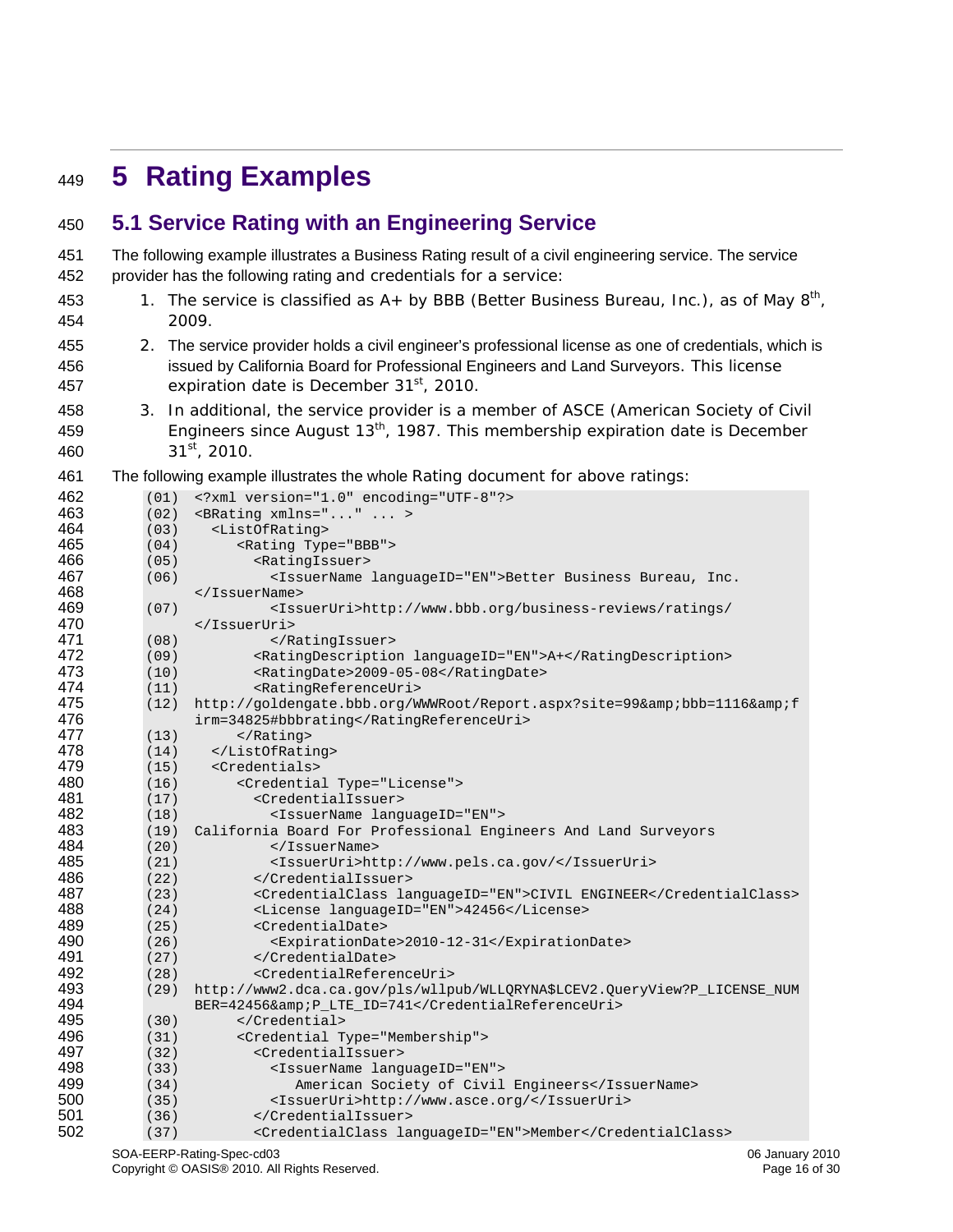<span id="page-16-0"></span>

| 503  | (38)      | <credentialdate></credentialdate>                |  |
|------|-----------|--------------------------------------------------|--|
| 504  | (39)      | <dateissued>1987-08-13</dateissued>              |  |
| 505  | (40)      | <expirationdate>2010-12-31</expirationdate>      |  |
| 506  | (41)      |                                                  |  |
| 507  | (42)      |                                                  |  |
| rno. | $\lambda$ | $\sim$ $\sim$ $\sim$ $\sim$ $\sim$ $\sim$ $\sim$ |  |

508 (43) </Credentials><br>509 (44) </BRating>

 $(44)$  </BRating>

### **5.2 Service Rating for Gas-Meters Product**

- This Rating example illustrates the ratings and credentials for gas-meters produced by a fictitious Hangzhou Innover Technology Co. Ltd.
- The Rating message has the following contents:
- 1) Credit rating on this provider is 980.1, rated by 51Honest.org [\(http://www.51Honest.org](http://www.51honest.org/) ), a third-party organization in China
- 2) License on gas-meter production is issued in December, 1997, by a department in government that is Zhejiang Bureau of Quality and Technical Supervision in the China (<http://www.zjbts.gov.cn/>).
- 3) Certificate on gas-meter product is certificated as the first Dual-Explosion-Proof Certificate in November 1997, Certificate is issued by a third-party organization, National Supervision and Inspection Center for Explosion Protection and Safety of Instrumentation (NEPSI) in Shanghai, China [\(http://www.sipai.com/sitiias/nepsi.asp](http://www.sipai.com/sitiias/nepsi.asp) )

| 522 | (01) | xml version="1.0" encoding="UTF-8"?                                               |
|-----|------|-----------------------------------------------------------------------------------|
| 523 | (02) | <brating xmlns=""></brating>                                                      |
| 524 | (03) | <listofrating></listofrating>                                                     |
| 525 | (04) | <rating type="Credit"></rating>                                                   |
| 526 | (05) | <ratingissuer></ratingissuer>                                                     |
| 527 | (06) | <issuername languageid="zh-CN">信星计划 51Honest.org</issuername>                     |
| 528 | (07) | <issueruri>http://www.51Honest.org</issueruri>                                    |
| 529 | (08) |                                                                                   |
| 530 | (09) | <ratingnumeric>980.1</ratingnumeric>                                              |
| 531 | (10) | <ratingdate>2009-04-31</ratingdate>                                               |
| 532 | (11) | <ratingreferenceuri></ratingreferenceuri>                                         |
| 533 | (12) |                                                                                   |
| 534 | (13) |                                                                                   |
| 535 | (14) | <credentials></credentials>                                                       |
| 536 | (15) | <credential type="License"></credential>                                          |
| 537 | (16) | <credentialissuer></credentialissuer>                                             |
| 538 | (17) | <issuername languageid="zh-CN">浙江省质量技术监督局</issuername>                            |
| 539 | (18) | <issueruri>http://www.zjbts.gov.cn/</issueruri>                                   |
| 540 | (19) |                                                                                   |
| 541 | (20) | <credentialclass languageid="zh-CN">中华人民共和国计量器具生产制造许可证</credentialclass>          |
| 542 |      |                                                                                   |
| 543 | (21) | <license languageid="en-us">ZJJHJDJ-JL1997120001</license>                        |
| 544 | (22) | <credentialdate></credentialdate>                                                 |
| 545 | (23) | <dateissued>1997-12-01</dateissued>                                               |
| 546 | (24) |                                                                                   |
| 547 | (25) |                                                                                   |
| 548 | (26) | <credential type="Certification"></credential>                                    |
| 549 | (27) | <credentialissuer></credentialissuer>                                             |
| 550 | (28) | <issuername languageid="en">National Supervision and Inspection</issuername>      |
| 551 |      | Center for Explosion Protection and Safety of Instrumentation in                  |
| 552 |      | Shanghai                                                                          |
| 553 | (29) | <issueruri>http://www.sipai.com/sitiias/nepsi.asp</issueruri>                     |
| 554 | (30) |                                                                                   |
| 555 | (31) | <credentialclass languageid="en">The first Dual-Explosion-Proof</credentialclass> |
| 556 |      | Certificate                                                                       |
| 557 | (32) | <license languageid="en-us">NEPSI-FB1997110001</license>                          |
| 558 | (33) | <credentialdate></credentialdate>                                                 |
| 559 | (34) | <dateissued>1997-11-01</dateissued>                                               |
| 560 | (35) |                                                                                   |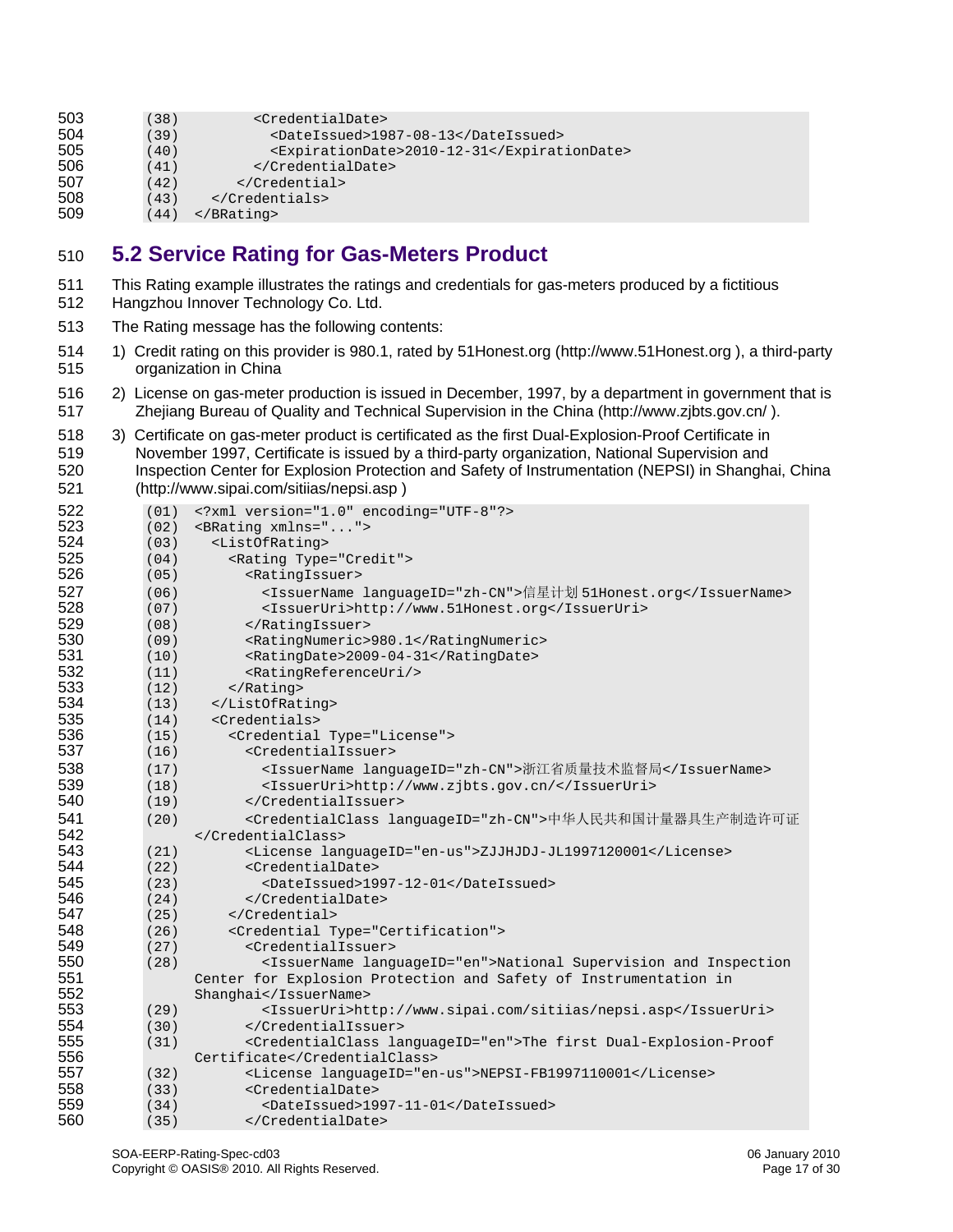| 561 | (36) |        |  |
|-----|------|--------|--|
| 562 |      | $(37)$ |  |
| 563 |      | $(38)$ |  |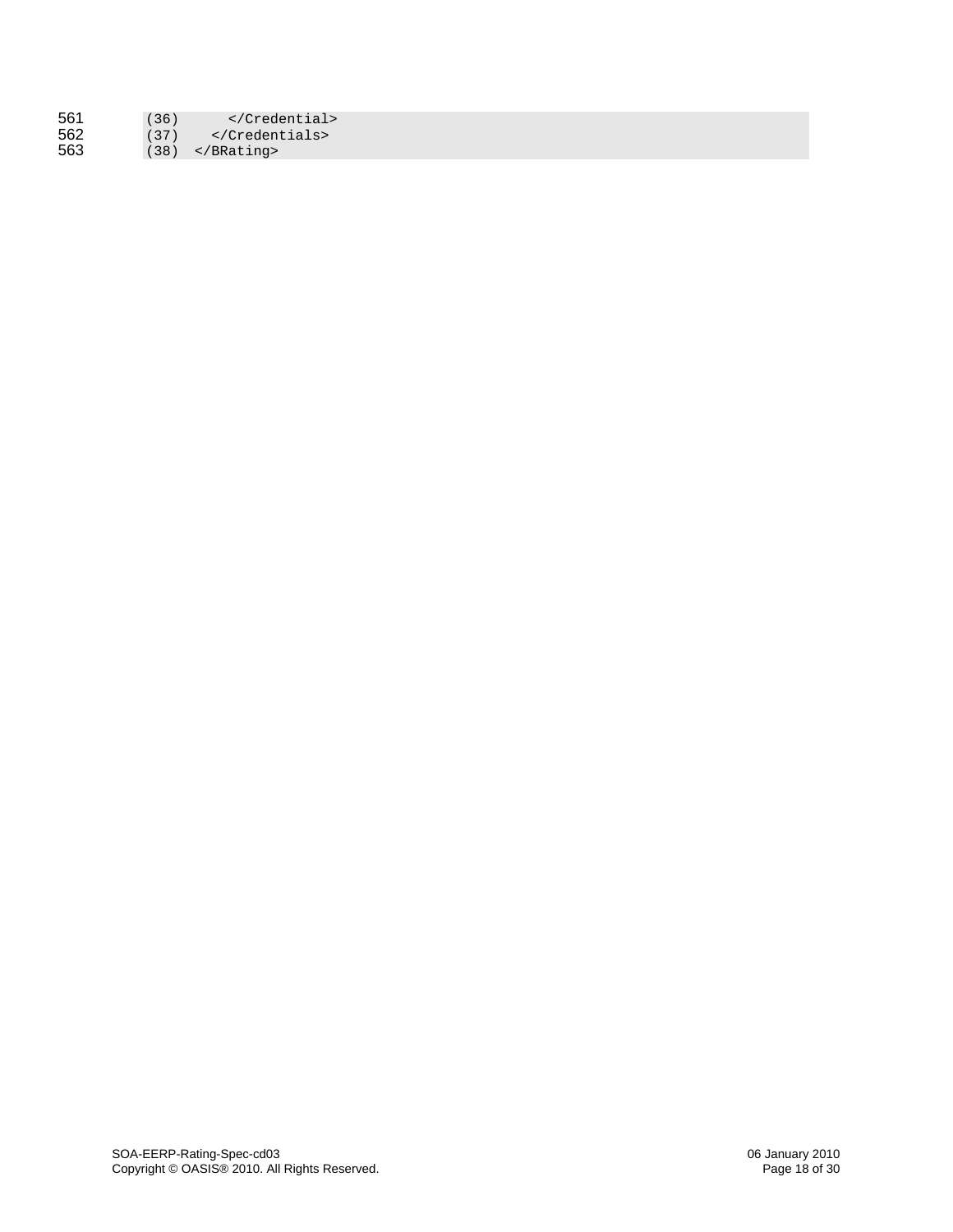### <span id="page-18-0"></span>**6 Conformance**

An implementation conforms to this specification if it satisfies all of the MUST or REQUIRED level requirements defined within this specification. A SOAP Node MUST NOT use the XML namespace identifier for this specification (listed in Section 1.1) within SOAP Envelopes unless it is compliant with this specification. 

 This specification references a number of other specifications (listed in Section 1.4.2). In order to comply with this specification, an implementation MUST implement the portions of referenced specifications necessary to comply with the required provisions of this specification. Additionally, the implementation of the portions of the referenced specifications that are specifically cited in this specification MUST comply with the rules for those portions as established in the referenced specification.

 Normative text within this specification takes precedence over normative outlines (as described in section 1.4.1), which in turn take precedence over the XML Schema [XML Schema Part 1, Part 2] and WSDL

 [WSDL 1.1] descriptions. That is, the normative text in this specification further constrains the schemas

 and/or WSDL that are part of this specification; and this specification contains further constraints on the

 elements defined in referenced schemas.

 The minimum set of information exchange for Business Rating that would allow conforming applications

 to exchange information and satisfy the conformance should have either

 /rt:BRating/rt:ListOfRating/rt:Rating/rt:RatingIssuer/rt:IssuerUri element or

 /rt:BRating/rt:Credentials/rt:Credential/rt:CredentialIssuer/rt:IssuerUri element, like this:

| 583 |       | $(001)$ xml version="1.0" encoding="utf-8"?                                        |
|-----|-------|------------------------------------------------------------------------------------|
| 584 |       | (002) <brating xmlns="http://docs.oasis-open.org/ns/soa-eerp/rt/200903"></brating> |
| 585 | (003) | <listofrating></listofrating>                                                      |
| 586 | (004) | <rating></rating>                                                                  |
| 587 | (005) | <ratingissuer></ratingissuer>                                                      |
| 588 | (006) | <issueruri>http://www.sample-rating-issuer.org</issueruri>                         |
| 589 | (007) |                                                                                    |
| 590 | (008) | .                                                                                  |
| 591 | (009) | $\langle Ratinq\rangle$                                                            |
| 592 | (010) |                                                                                    |
| 593 |       | $(011)$                                                                            |
|     |       |                                                                                    |

#### 594 Or like this:

| 595 |       | $(001)$ xml version="1.0" encoding="utf-8"?                                  |
|-----|-------|------------------------------------------------------------------------------|
| 596 | (002) | <brating xmlns="http://docs.oasis-open.org/ns/soa-eerp/rt/200903"></brating> |
| 597 | (003) | <credentials></credentials>                                                  |
| 598 | (004) | <credential></credential>                                                    |
| 599 | (005) | <credentialissuer></credentialissuer>                                        |
| 600 | (006) | <issueruri>httphttp://www.sample-cred-issuer.com</issueruri>                 |
| 601 | (007) |                                                                              |
| 602 | (008) | .                                                                            |
| 603 | (009) |                                                                              |
| 604 | (010) |                                                                              |
| 605 |       | $(011)$                                                                      |
|     |       |                                                                              |

 This specification defines a number of extensions; compliant services are NOT REQUIRED to implement those extensions defined in this specification. However, if a service implements an aspect of the specification, it MUST comply with the requirements specified (e.g. related "MUST" statements). If an implementation silently ignore unrecognized attributes where any attribute is allowed, or silently ignore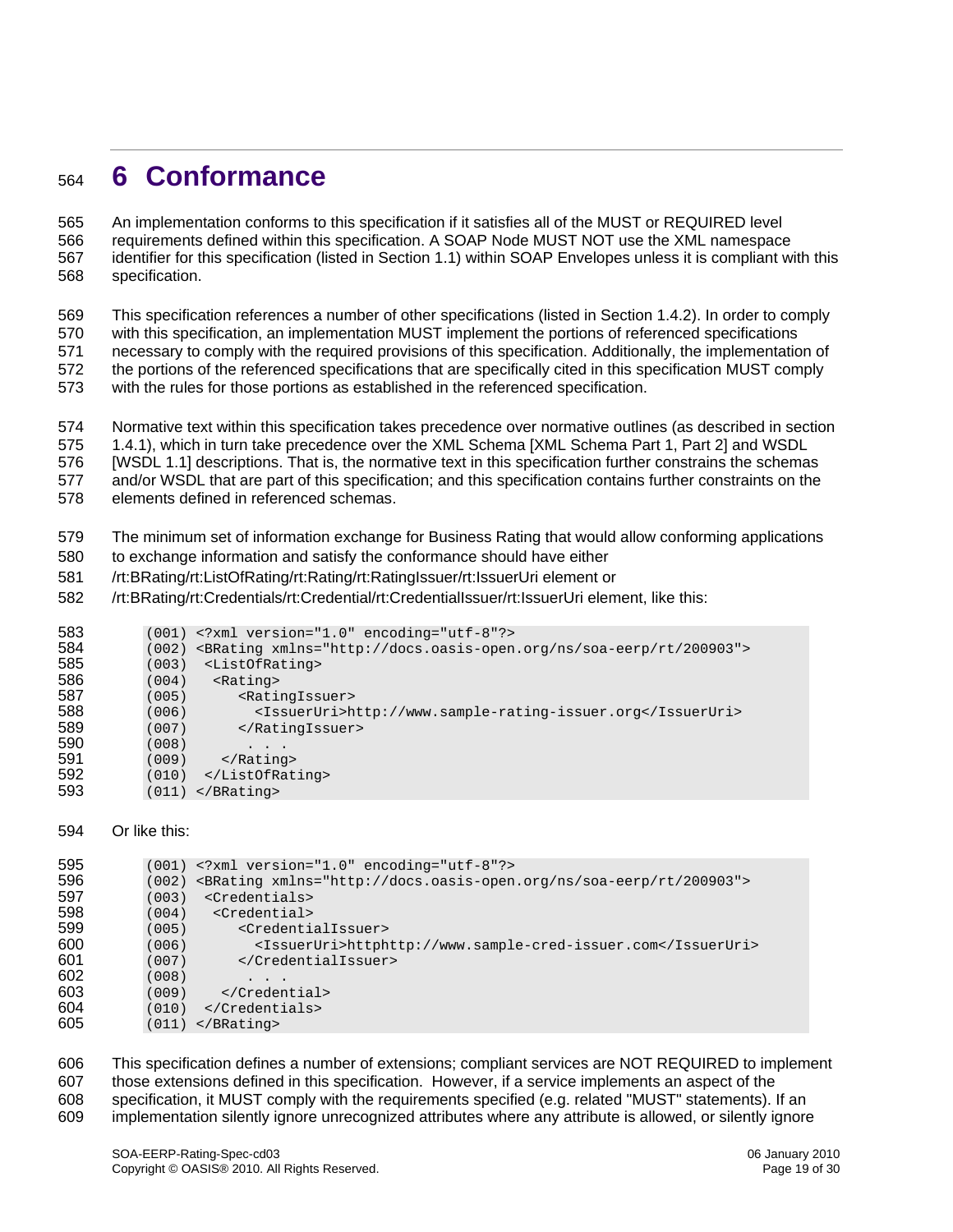- 610 unrecognized elements where any element is allowed, should be considered as interoperable
- 611 implementation.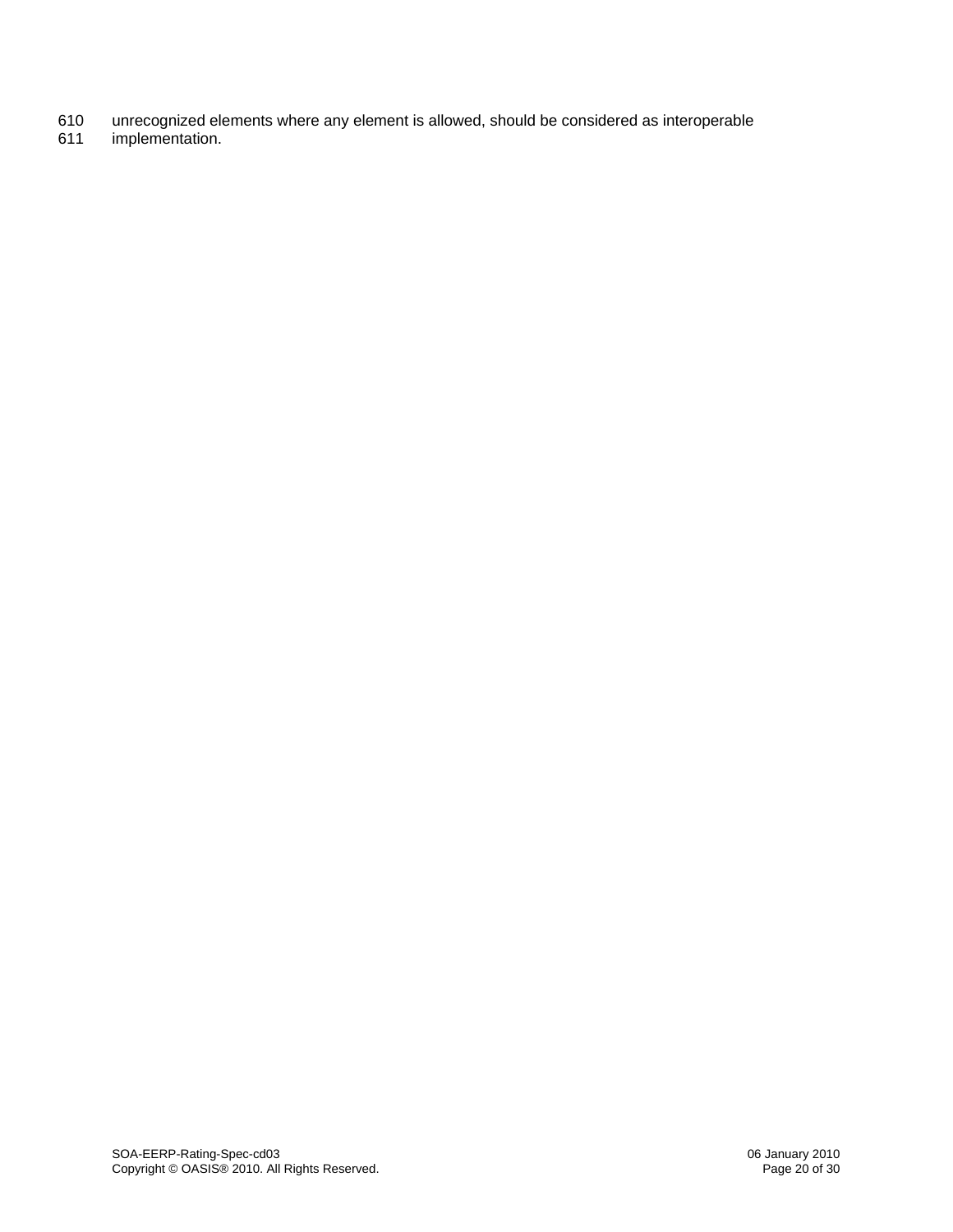## <span id="page-20-0"></span><sup>612</sup>**A. Acknowledgements**

The following individuals have participated in the creation of this specification and are gratefully acknowledged: 613 614

#### 615 **Participants:**

| 616 |                      |                                                     |
|-----|----------------------|-----------------------------------------------------|
| 617 | <b>Rex Brooks</b>    | Individual                                          |
| 618 | Szu Chang            | Changfeng Open Standards Platform Software Alliance |
| 619 | <b>William Cox</b>   | Individua                                           |
| 620 | Andy Lee             | Changfeng Open Standards Platform Software Alliance |
| 621 | <b>Carl Mattocks</b> | Individua                                           |
| 622 | James Zhili Zhang    | TIBCO Software Inc.                                 |
| 623 | Hong Zhou            | Changfeng Open Standards Platform Software Alliance |
|     |                      |                                                     |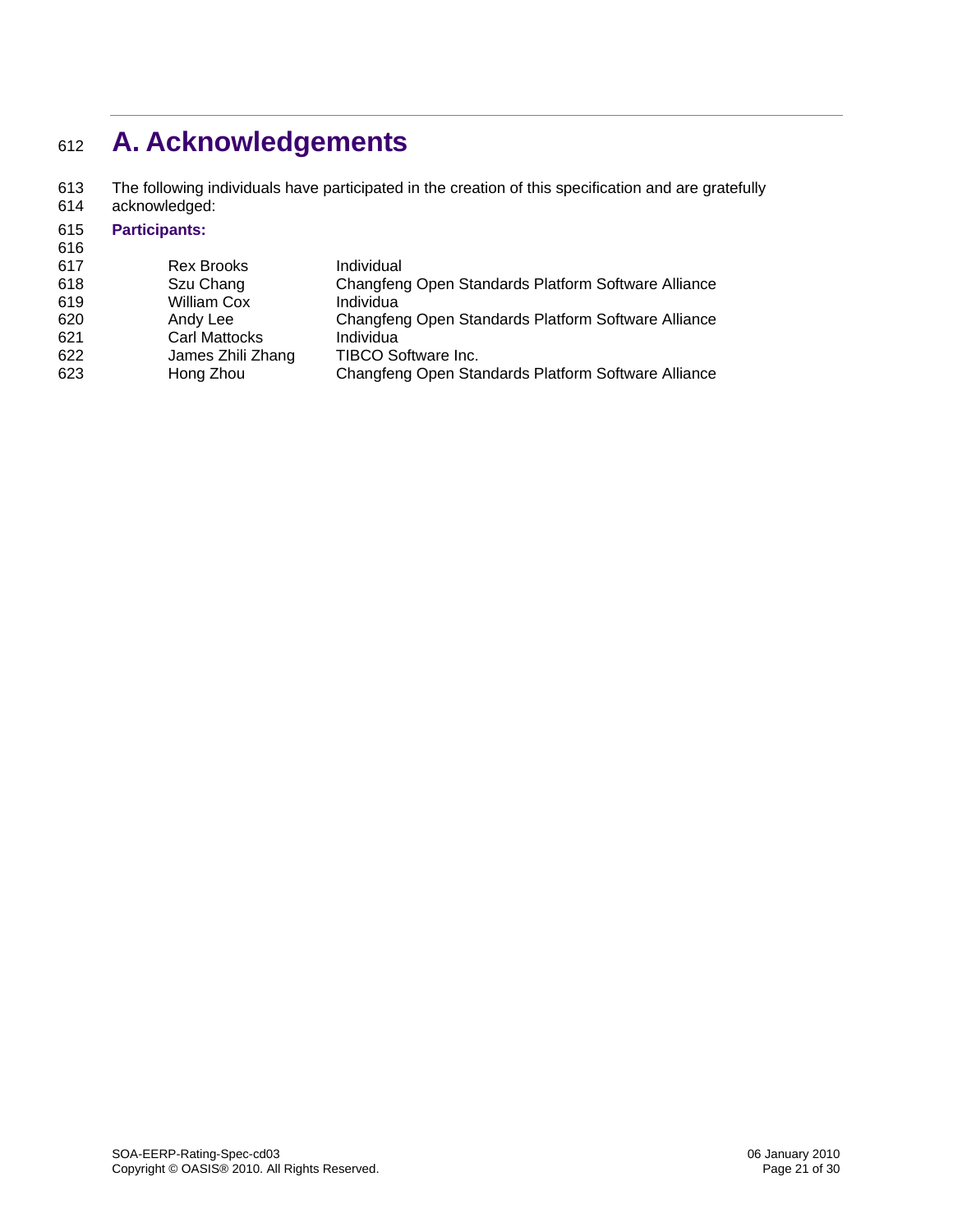### <span id="page-21-0"></span><sup>624</sup>**B. XML Schema for Business Rating**

```
625 <?xml version="1.0" encoding="UTF-8"?>
626 \leq 1 - 1<br>\leq 627 De
         Document Type: EERP-Rating CD03
```
Create On: 01/06/2010

630 --> 631 <!-- ===== xsd:schema Element With Namespaces Declarations ===== -->  $\langle -|$  ===== Copyright Notice ===== -->

#### $633 \cdot 1 -$

629

646<br>647<br>648

653

655

669<br>670

671<br>672<br>673

680<br>681<br>682

634 OASIS takes no position regarding the validity or scope of any intellectual property or other rights that might be claimed to to the implementation or use of the technology described in th: intellectual property or other rights that might be claimed to pertain 636 to the implementation or use of the technology described in this 637 document or the extent to which any license under such rights 637 document or the extent to which any license under such rights 638 might or might not be available; neither does it represent the 638 might or might not be available; neither does it represent that it has<br>639 made any effort to identify any such rights. Information on OASIS's<br>640 procedures with respect to rights in OASIS specifications can be<br>641 fo made any effort to identify any such rights. Information on OASIS's procedures with respect to rights in OASIS specifications can be 641 found at the OASIS website. Copies of claims of rights made<br>642 available for publication and any assurances of licenses to  $642$  available for publication and any assurances of licenses to be made  $643$  available, or the result of an attempt made to obtain a general  $643$  available, or the result of an attempt made to obtain a general  $644$  license or permission for the use of such proprietary rights by 644 license or permission for the use of such proprietary rights by<br>645 implementors or users of this specification, can be obtained fr implementors or users of this specification, can be obtained from the OASIS Executive Director.

 $648$  OASIS invites any interested party to bring to its attention any  $649$  copyrights, patents or patent applications, or other proprietary  $649$  copyrights, patents or patent applications, or other proprietary  $650$  rights which may cover technology that may be required to 650 rights which may cover technology that may be required to  $651$  implement this specification. Please address the informat **651** implement this specification. Please address the information to the **652** OASIS Executive Director. OASIS Executive Director.

Copyright (C) OASIS Open 2008-2010. All Rights Reserved.

 $\overline{656}$  This document and translations of it may be copied and furnished to  $\overline{657}$  others, and derivative works that comment on or otherwise explain 657 others, and derivative works that comment on or otherwise explain<br>658 it or assist in its implementation may be prepared, copied,<br>659 published and distributed, in whole or in part, without restriction it or assist in its implementation may be prepared, copied,  $659$  published and distributed, in whole or in part, without restriction of  $660$  any kind, provided that the above copyright notice and this 660 any kind, provided that the above copyright notice and this<br>661 baragraph are included on all such copies and derivative wo  $661$  paragraph are included on all such copies and derivative works.<br> $662$  However, this document itself may not be modified in any way, 662 However, this document itself may not be modified in any way, 663 such as by removing the copyright notice or references to OAS 663 such as by removing the copyright notice or references to OASIS,<br>664 except as needed for the purpose of developing OASIS 664 except as needed for the purpose of developing OASIS<br>665 specifications, in which case the procedures for copy  $665$  specifications, in which case the procedures for copyrights defined  $666$  in the OASIS Intellectual Property Rights document must be 666 in the OASIS Intellectual Property Rights document must be followed, or as required to translate it into languages otl<br>668 English. followed, or as required to translate it into languages other than English.

> The limited permissions granted above are perpetual and will not be revoked by OASIS or its successors or assigns.

673 This document and the information contained herein is provided on 674 an "AS IS" basis and OASIS DISCLAIMS ALL WARRANTIES, 674 an "AS IS" basis and OASIS DISCLAIMS ALL WARRANTIES,<br>675 EXPRESS OR IMPLIED, INCLUDING BUT NOT LIMITED TO ANY **675** EXPRESS OR IMPLIED, INCLUDING BUT NOT LIMITED TO ANY **676** WARRANTY THAT THE USE OF THE INFORMATION HEREIN 676 WARRANTY THAT THE USE OF THE INFORMATION HEREIN<br>677 WILL NOT INFRINGE ANY RIGHTS OR ANY IMPLIED 677 MILL NOT INFRINGE ANY RIGHTS OR ANY IMPLIED<br>678 MARRANTIES OF MERCHANTABILITY OR FITNESS FO<br>679 PARTICULAR PURPOSE. WARRANTIES OF MERCHANTABILITY OR FITNESS FOR A PARTICULAR PURPOSE.

<xsd:schema xmlns:xsd="http://www.w3.org/2001/XMLSchema" xmlns="http://docs.oasis-682 open.org/ns/soa-eerp/rt/200903" xmlns:eerp="http://docs.oasis-open.org/ns/soa-eerp/rt/200903"<br>683 xmlns:cbc="urn:oasis:names:specification:ubl:schema:xsd:CommonBasicComponents-2" xmlns:cbc="urn:oasis:names:specification:ubl:schema:xsd:CommonBasicComponents-2" xmlns:udt="urn:un:unece:uncefact:data:specification:UnqualifiedDataTypesSchemaModule:2" 685 xmlns:xs="http://www.w3.org/2001/XMLSchema" xmlns:rt="http://docs.oasis-open.org/ns/soa-<br>686 eerp/rt/200903" targetNamespace="http://docs.oasis-open.org/ns/soa-eerp/rt/200903" eerp/rt/200903" targetNamespace="http://docs.oasis-open.org/ns/soa-eerp/rt/200903" elementFormDefault="qualified" attributeFormDefault="unqualified" version="1.0"> <!-- ===== Imports ===== -->

689 <xsd:import namespace="urn:oasis:names:specification:ubl:schema:xsd:CommonBasicComponents-2" 690 schemaLocation="http://docs.oasis-open.org/ubl/os-UBL-2.0/xsd/common/UBL-CommonBasicComponents-<br>691 2.0.xsd"/>  $2.0.xsd''/$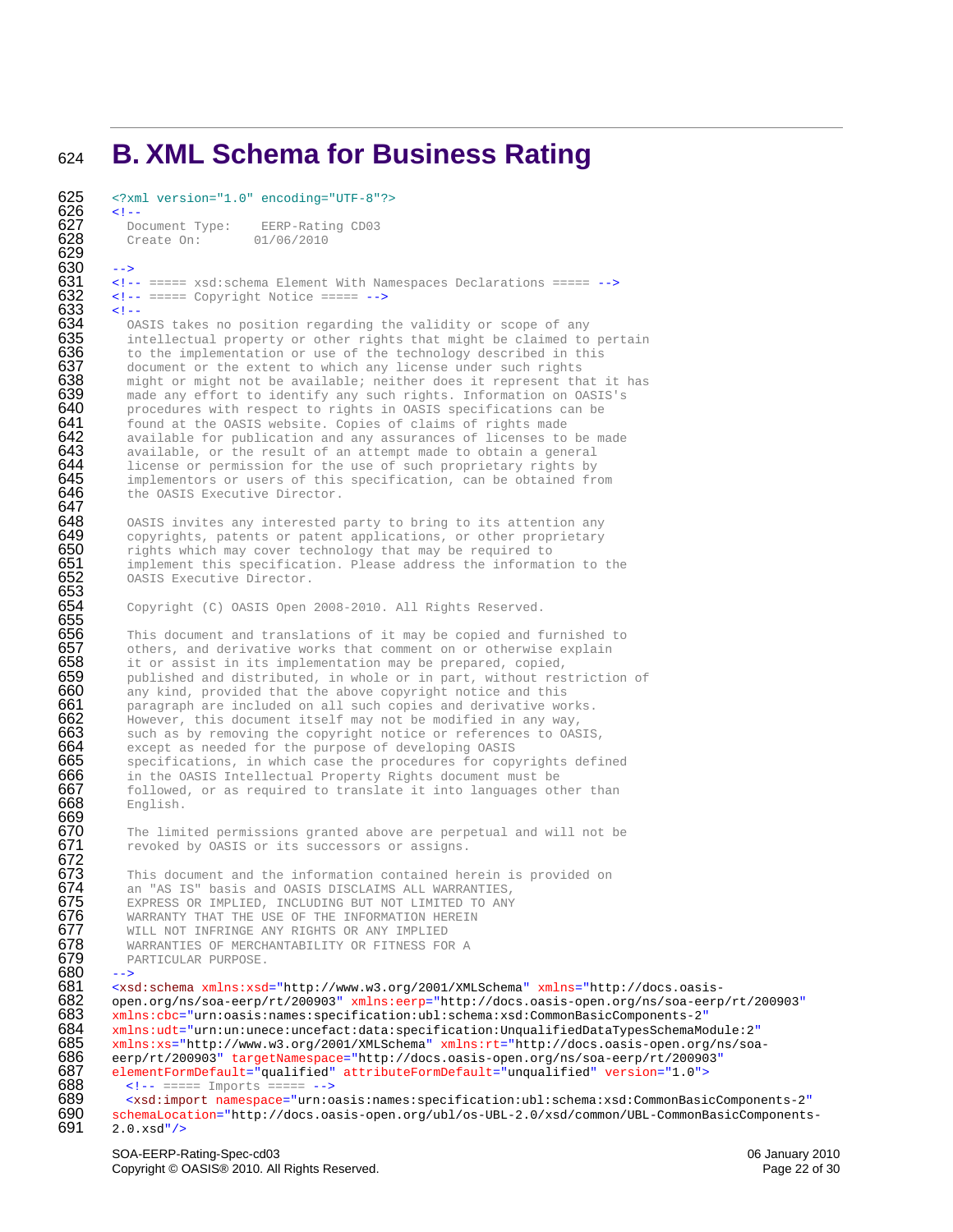```
692 <xsd:import<br>693 namespace="ur
693 namespace="urn:un:unece:uncefact:data:specification:UnqualifiedDataTypesSchemaModule:2"<br>694 schemaLocation="http://docs.oasis-open.org/ubl/os-UBL-<br>695 2.0/xsd/common/UnqualifiedDataTypeSchemaModule-2.0.xsd"/>
           schemaLocation="http://docs.oasis-open.org/ubl/os-UBL-
695 2.0/xsd/common/UnqualifiedDataTypeSchemaModule-2.0.xsd"/><br>696 \langle-- ===== Root Element ===== -->
696 \leq 1-\frac{1}{2} ===== Root Element ===== --><br>697 \leqxsd:element name="BRating" type=
697 <xsd:element name="BRating" type="BRatingType"><br>698 <xsd:annotation><br>699 <xsd:documentation>The BRating is the root of Dusiness reliability and reputation of the service ListOfRating and Credentials elements which are 
                698 <xsd:annotation>
                   699 <xsd:documentation>The BRating is the root element of Business Rating for EERP which is for 
           business reliability and reputation of the service and its services provider. It has both
701 ListOfRating and Credentials elements which are indicators to represent for business reliability<br>702 and reputation of the service and its services provider. </xsd:documentation>
702 and reputation of the service and its services provider. </xsd:documentation>
                </xsd:annotation>
704 </xsd:element>
705 <!-- ===== Element Declarations ===== --><br>706 <xsd:element name="Credential" type="Cred<br>707 <xsd:annotation><br>708 <xsd:documentation>The Credential ele
             <xsd:element name="Credential" type="CredentialType">
                707 <xsd:annotation>
708 <xsd:documentation>The Credential element is for each credential, certification, 
709 affiliation or association that the service provider has for the service. </xsd:documentation>
                </xsd:annotation>
             711 </xsd:element>
712 <xsd:element name="CredentialClass" type="CredentialClassType">
713 <xsd:annotation><br>714 <xsd:documenta<br>715 five-stars, or golde<br>716 </xsd:annotation
                   714 <xsd:documentation>CredentialClass element is the classification of the credential such as 
           five-stars, or golden member. </xsd:documentation>
%717<br>
716 </xsd:element><br>
7717 </xsd:element><br>
7718 <xsd:element<br>
7719 <xsd:element<br>
7720 courent hais credential,<br>
7721 when this credential,<br>
7722 commends are dential,<br>
7723 </xsd:element><br>
7725 <xsd:element><br>
7726 cxsd
              </xsd:element>
             718 <xsd:element name="CredentialDate" type="CredentialDateType">
                719 <xsd:annotation>
                   720 <xsd:documentation>CredentialDate element is the date on this credential, including date 
           when this credential, license or certificate is issued and the expiration date for this license
           or membership. </xsd:documentation>
                723 </xsd:annotation>
             724 </xsd:element>
             725 <xsd:element name="CredentialIssuer" type="IssuerType">
                <xsd:annotation>
                   727 <xsd:documentation>Name of affiliations or associations</xsd:documentation>
                728 </xsd:annotation>
              729 </xsd:element>
             730 <xsd:element name="Credentials" type="CredentialsType">
                <xsd:annotation>
                   732 <xsd:documentation>The Rating Credentials element for EERP-Rating, describes the 
           credentials held by the service provider with respect to a specific service.
           Credentials may be issued with respect to a service provider and service by third-party
           organizations, such as licenses, permissions, certifications, awards, associations, and
           affiliations.
           737 </xsd:documentation>
                </xsd:annotation>
             739 </xsd:element>
             <xsd:element name="DateIssued" type="DateIssuedType">
                741 <xsd:annotation>
                   742 <xsd:documentation>The date when this credential, license or certificate was 
743 issued</xsd:documentation><br>744 </xsd:annotation><br>745 </xsd:element>
                744 </xsd:annotation>
745 </xsd:element><br>746 <<xsd:element n<br>747 <xsd:element n<br>752 </xsd:annotat<br>750 </xsd:element><br>755 </xsd:element><br>755 <xsd:element n<br>752 <xsd:element n<br>753 <xsd:element n<br>753 <xsd:element n<br>753 <xsd:annotat<br>754 credential<
             746 <xsd:element name="ExpirationDate" type="ExpirationDateType">
                <xsd:annotation>
                   748 <xsd:documentation>Expiration date for this license or membership</xsd:documentation>
                749 </xsd:annotation>
              750 </xsd:element>
              <xsd:element name="IssuerName" type="IssuerNameType">
                752 <xsd:annotation>
                   753 <xsd:documentation>Name for the issuing organization for the rating or 
           credential</xsd:documentation>
755 </xsd:annotation><br>756 </xsd:element><br>757 <xsd:element name="<br>758 <xsd:annotation><br>759 <xsd:documentat
              756 </xsd:element>
             757 <xsd:element name="IssuerUri" type="RatingUriType">
                <xsd:annotation>
%759 <xsd:documentation>the URI that represent the issuer organization. </xsd:documentation><br>760 </xsd:element><br>761 </xsd:element><br>762 <xsd:element name="License" type="LicenseType"><br>763 <xsd:annotation><br>764 <xsd:documenta
                </xsd:annotation>
              761 </xsd:element>
              762 <xsd:element name="License" type="LicenseType">
                <xsd:annotation>
                   764 <xsd:documentation>License number </xsd:documentation>
```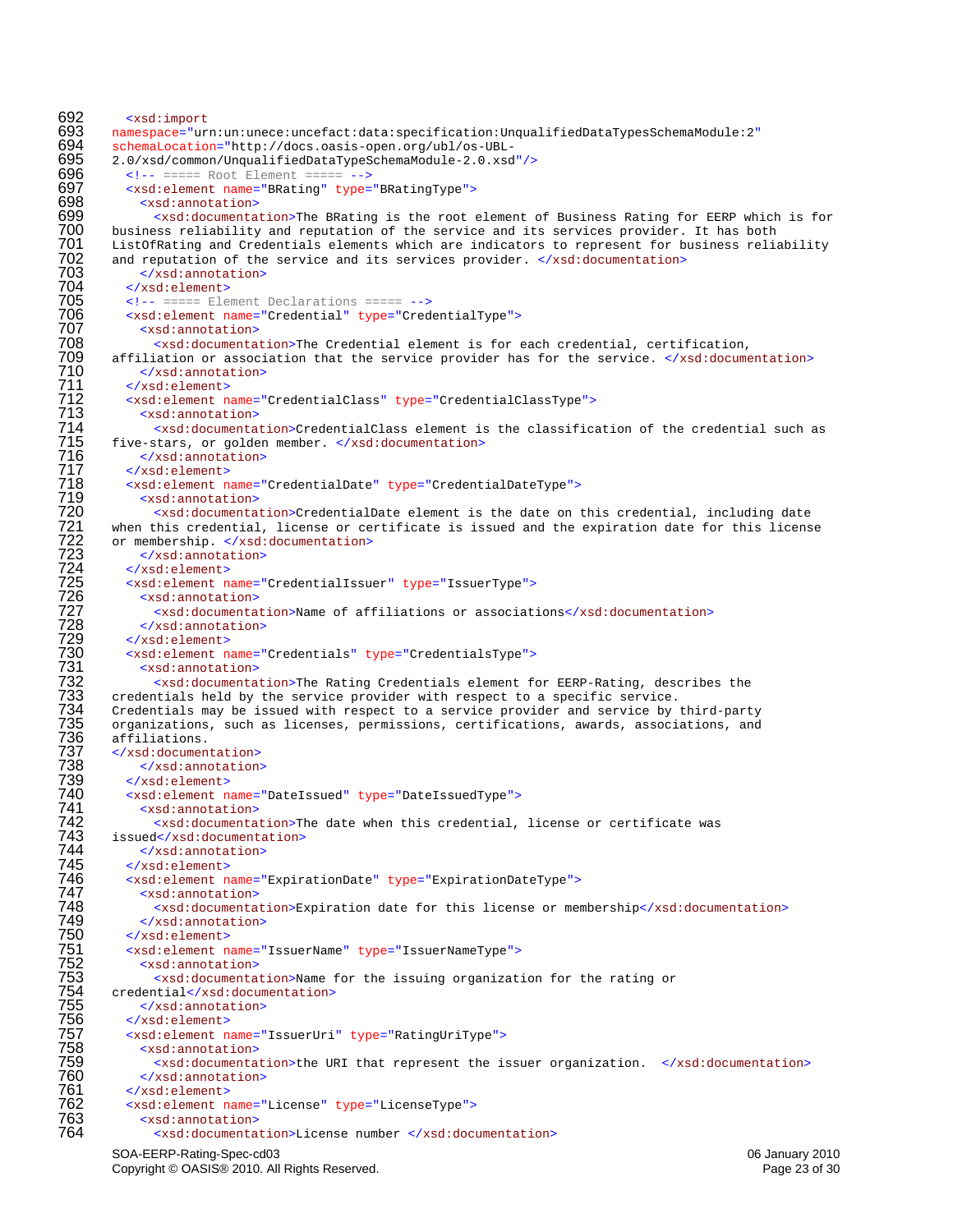765  $\langle x \rangle$  /xsd: annotation><br>766  $\langle x \rangle$  /xsd: element> 766 </xsd:element> 767 <xsd:element name="ListOfRating" type="ListOfRatingType"> 768 <xsd:annotation><br>769 <xsd:documenta %769 (xxd:documentation>The ListOfRating element contains the list of Rating issued by a third<br>770 party rating organization. Each Rating element in the ListOfRating has one of the two elements<br>772 ratingNumeric element. 2 party rating organization. Each Rating element in the ListOfRating has one of the two elements to represent the rating measurement of the given business service: 1) - an aggregated number, in RatingNumeric element. 2) - an aggregated classification description, in RatingDescription element </xsd:documentation> </xsd:annotation> 775 </xsd:element> <xsd:element name="Rating" type="RatingType"> <xsd:annotation> 778 <xsd:documentation>The Rating element represents a rating measurement of the given business 779 service. The rating measurement is issued by a third party rating organization.<br>780 </xsd:documentation> 780 </xsd:documentation><br>781 </xsd:annotation<br>782 </xsd:element> </xsd:annotation> 782 </xsd:element> 783 <xsd:element name="RatingDescription" type="RatingDescriptionType"> 784 <xsd:annotation> <xsd:documentation>Rating description for the rating where the rating can be represented in 786 String format, such as Good, Fair, Average, etc.</xsd:documentation> 787 </xsd:annotation> 788 </xsd:element><br>789 <xsd:element n %789 <xsd:element name="RatingDate" type="RatingDateType"><br>790 <xsd:annotation><br>791 <xsd:documentation>Date when this Rating is obtain<br>792 </xsd:element><br>793 </xsd:element name="RatingIssuer" type="IssuerType"><br>795 <xsd:el <xsd:annotation> 791 <xsd:documentation>Date when this Rating is obtained</xsd:documentation> 792 </xsd:annotation> 793 </xsd:element> 794 <xsd:element name="RatingIssuer" type="IssuerType"> <xsd:annotation> 796 <xsd:documentation>Issuing organization for this quality/rating, including the issuer name 797 and the URI that represent this rating issuer organization </xsd:documentation> 798 </xsd:annotation> 799 </xsd:element> 800 <xsd:element name="RatingNumeric" type="RatingNumericType"><br>801 <xsd:annotation> 801 <xsd:annotation><br>802 <xsd:documenta 802 <xsd:documentation>Rating numeric number</xsd:documentation><br>803 </xsd:annotation> 803 </xsd:annotation><br>804 </xsd:element> 804 </xsd:element><br>805 <xsd:element n 805 <xsd:element name="RatingReferenceUri" type="RatingUriType"><br>806 <xsd:annotation> 806 <xsd:annotation:<br>807 <xsd:documenta 807 cxsd:documentation>Web page URL or other URI for this rating to reference<br>808 to.</xsd:documentation> 808 to.</xsd:documentation><br>809 </xsd:annotation> 809 </xsd:annotation><br>810 </xsd:element> 810 </xsd:element><br>811 <!-- Extension 811 <!-- Extension --><br>812 <xsd:element name= 812 < xsd:element name="Extension"><br>813 < xsd:complexType mixed="true 813 - xsd:complexType mixed="true"><br>814 - xsd:choice minOccurs="0" ma 814 <xsd:choice minOccurs="0" maxOccurs="unbounded"><br>815 - <xsd:any processContents="skip" minOccurs="0" u 815 <xsd:any processContents="skip" minOccurs="0" maxOccurs="unbounded"/><br>816 </xsd:choice> 816 </xsd:choice><br>817 <xsd:attribut 817 <xsd:attribute name="optional" type="xsd:boolean" use="optional" default="true"/> 818 </xsd:complexType><br>819 </xsd:element> 819 </xsd:element> 820 <!-- ===== Type Definitions ===== --> 821 <xsd:complexType name="CredentialClassType"><br>822 <xsd:annotation><br>823 <xsd:documentation>Complex type for members 824 </xsd:annotation> 822 <xsd:annotation> 823 <xsd:documentation>Complex type for membership classification </xsd:documentation> 824 </xsd:annotation><br>825 <xsd:simpleConten<br>826 <xsd:extension 825 <xsd:simpleContent> 826 <xsd:extension base="cbc:NameType"><br>827 <xsd:anyAttribute namespace="##an<br>828 </xsd:extension> 827 <xsd:anyAttribute namespace="##any" processContents="lax"/> 828 </xsd:extension><br>829 </xsd:simpleConten<br>830 </xsd:complexType> 829 </xsd:simpleContent> 830 </xsd:complexType><br>831 <xsd:complexType n<br>832 <xsd:annotation> 831 <xsd:complexType name="CredentialDateType"> 832 <xsd:annotation><br>833 <xsd:documenta 833 <xsd:documentation>Complex type for the date on this credential </xsd:documentation><br>834 </xsd:annotation> 834 </xsd:annotation><br>835 <xsd:sequence> 835 <xsd:sequence> 836 <xsd:element ref="DateIssued" minOccurs="0"><br>837 <xsd:annotation> 837 <xsd:annotation>

SOA-EERP-Rating-Spec-cd03 06 January 2010 Copyright © OASIS® 2010. All Rights Reserved. **Page 24 of 30** Page 24 of 30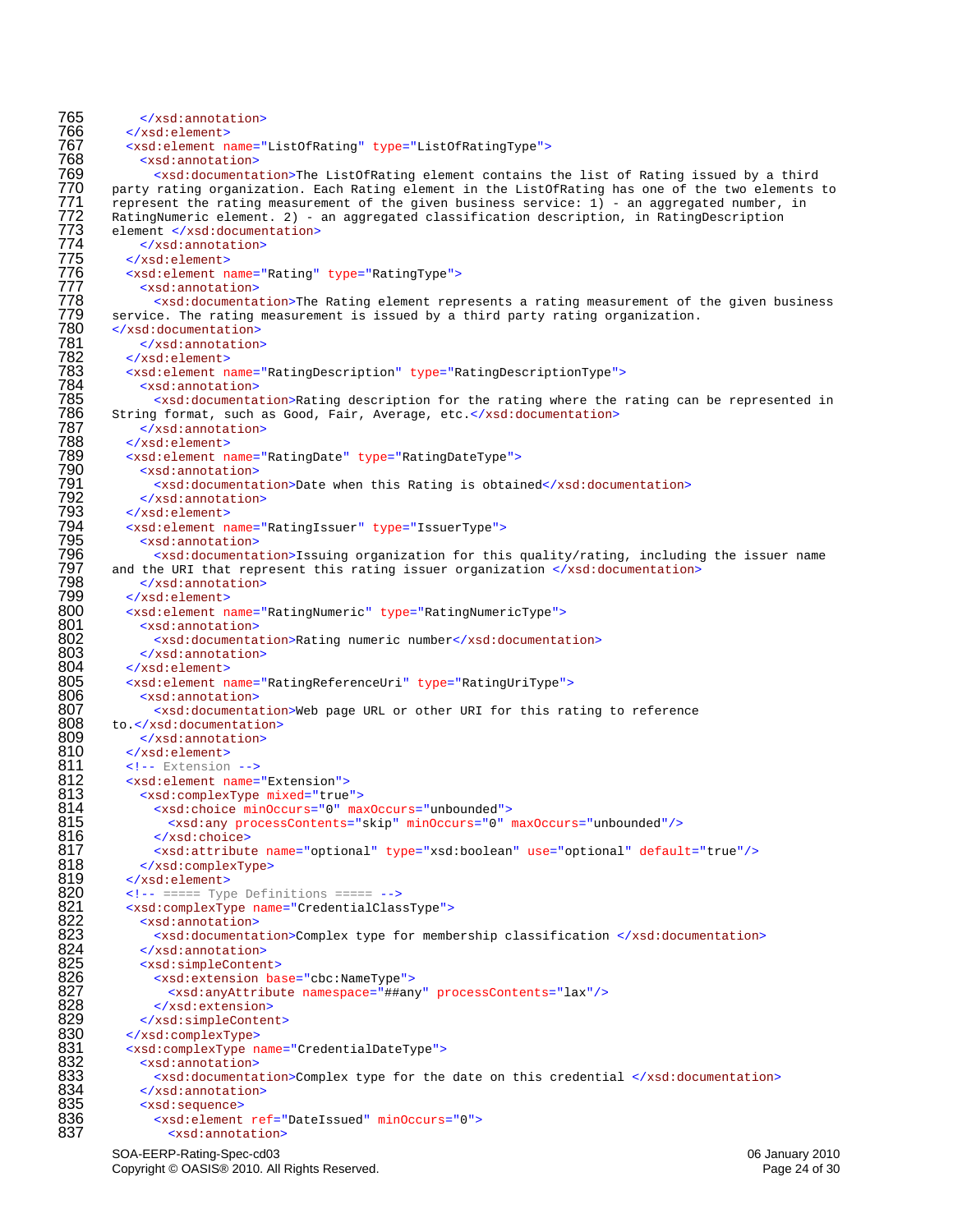SOA-EERP-Rating-Spec-cd03 06 January 2010 838  $\alpha$   $\alpha$ ssd:documentation>The date wen this credential, license or certificate is 839 issued</xsd:documentation> 839 issued</xsd:documentation><br>840 </xsd:annotation> 840 </xsd:annotation><br>841 </xsd:element> 841 </xsd:element><br>842 <xsd:element r 842 <xsd:element ref="ExpirationDate" minOccurs="0"><br>843 <xsd:annotation> 843 <xsd:annotation> 844  $\leq x$ sd:documentation>Expiration date for this Rating, license or 845 membership</xsd:documentation> 845 membership</xsd:documentation><br>846 </xsd:annotation><br>847 </xsd:element><br>848 </xsd:sequence> 846 </xsd:annotation> 847 </xsd:element> 848 </xsd:sequence><br>849 <xsd:anyAttribu<br>850 </xsd:complexType <xsd:anyAttribute namespace="##any" processContents="lax"/> 850 </xsd:complexType><br>851 <xsd:complexType n<br>852 <xsd:annotation> 851 <xsd:complexType name="CredentialsType"> 852 <xsd:annotation><br>853 <xsd:documenta<br>854 </xsd:annotation<br>855 <xsd:sequence> 853 <xsd:documentation>Complex type for Credentials and association</xsd:documentation> 854 </xsd:annotation> 855 <xsd:sequence> 856 <xsd:element ref="Credential" maxOccurs="unbounded"> 857 <xsd:annotation><br>858 <xsd:documenta 858 <xsd:documentation>The Credential element is for each credential, certification, 859 affiliation or association that the service provider has for the service. This is a required  $860$  element for the Credentials element. </xsd:documentation> 860 element for the Credentials element. </xsd:documentation> 861 </xsd:annotation><br>862 </xsd:element> 862 </xsd:element><br>863 </xsd:sequence> 863 </xsd:sequence><br>864 <xsd:anyAttribu 864 <xsd:anyAttribute namespace="##any" processContents="lax"/><br>865 </xsd:complexType> 865 </xsd:complexType> 866 <xsd:complexType name="CredentialType"><br>867 <xsd:annotation> 867 <xsd:annotation><br>868 <xsd:documenta 868 <xsd:documentation>Complex type for one credential or association</xsd:documentation><br>869 </xsd:annotation> 869 </xsd:annotation><br>870 <xsd:sequence> 870 <xsd:sequence><br>871 <xsd:element<br>872 <xsd:annot 871 <xsd:element ref="CredentialIssuer"> 872 <xsd:annotation><br>873 <xsd:documenta<br>874 certification, associat<br>875 including the issuer na<br>876 </xsd:documentation><br>877 </xsd:annotation 873 <xsd:documentation>Issuing organization for this credential, such as the name of 874 certification, association, affiliation or credential, such as AAA, BBB, or State of California, including the issuer name and the URI that represent this rating issuer organization. 876 </xsd:documentation> 877 </xsd:annotation><br>878 </xsd:element><br>879 <xsd:element ref="C 878 </xsd:element> 879 <xsd:element ref="CredentialClass" minOccurs="0"><br>880 <xsd:annotation> 880 <xsd:annotation><br>881 <xsd:documenta 881 <xsd:documentation>CredentialClass element is the classification of the credential such<br>882 as five-stars, or golden member. It is an optional element for the 882 as five-stars, or golden member. It is an optional element for the  $883$  Credential.</xsd:documentation> 883 Credential.</xsd:documentation><br>884 </xsd:annotation> 884 </xsd:annotation><br>885 </xsd:element> 885 </xsd:element><br>886 <- xsd:element r 886 <xsd:element ref="License" minOccurs="0"> 887 > xsd:annotation><br>888 > xsd:documenta 888  $\leq x$ sd:documentation>License element, the license number or membership number of the 889 credential, is an optional element for the Credential element. $\lt/ x$ sd:documentation> 889 credential, is an optional element for the Credential element.</xsd:documentation><br>890 </xsd:annotation> 890 </xsd:annotation><br>891 </xsd:element> 891 </xsd:element> 892 <xsd:element ref="CredentialDate" minOccurs="0"/><br>893 <xsd:element name="CredentialReferenceUri" type=" 893 <xsd:element name="CredentialReferenceUri" type="RatingUriType" minOccurs="0"> 894 <xsd:annotation> 895 <xsd:documentation>CredentialReferenceUri element, Web page URL or other URI for this 896 credential reference, is an optional element for Credential. </xsd:documentation> 897 </xsd:annotation><br>898 </xsd:element> 898 </xsd:element> 899 <xsd:any namespace="##other" processContents="lax" minOccurs="0" maxOccurs="unbounded"/> 900 </xsd:sequence><br>901 <xsd:attribute 901 <xsd:attribute name="Type" type="CrendtialTypeEnum" use="optional"/><br>902 <xsd:anyAttribute namespace="##any" processContents="lax"/> 902 <xsd:anyAttribute namespace="##any" processContents="lax"/><br>903 </xsd:complexType> 903 </xsd:complexType><br>904 <xsd:complexType n 904 <xsd:complexType name="DateIssuedType"> 905 <xsd:annotation><br>906 <xsd:documenta 906  $\leq$  <xsd:documentation>Complex type of the date when this certificate or license is 907 issued</xsd:documentation> 907 issued</xsd:documentation><br>908 </xsd:annotation> 908 </xsd:annotation><br>909 <xsd:simpleConten<br>910 <xsd:extension 909 <xsd:simpleContent> 910 <xsd:extension base="cbc:StartDateType">

Copyright © OASIS® 2010. All Rights Reserved. **Page 25 of 30** Page 25 of 30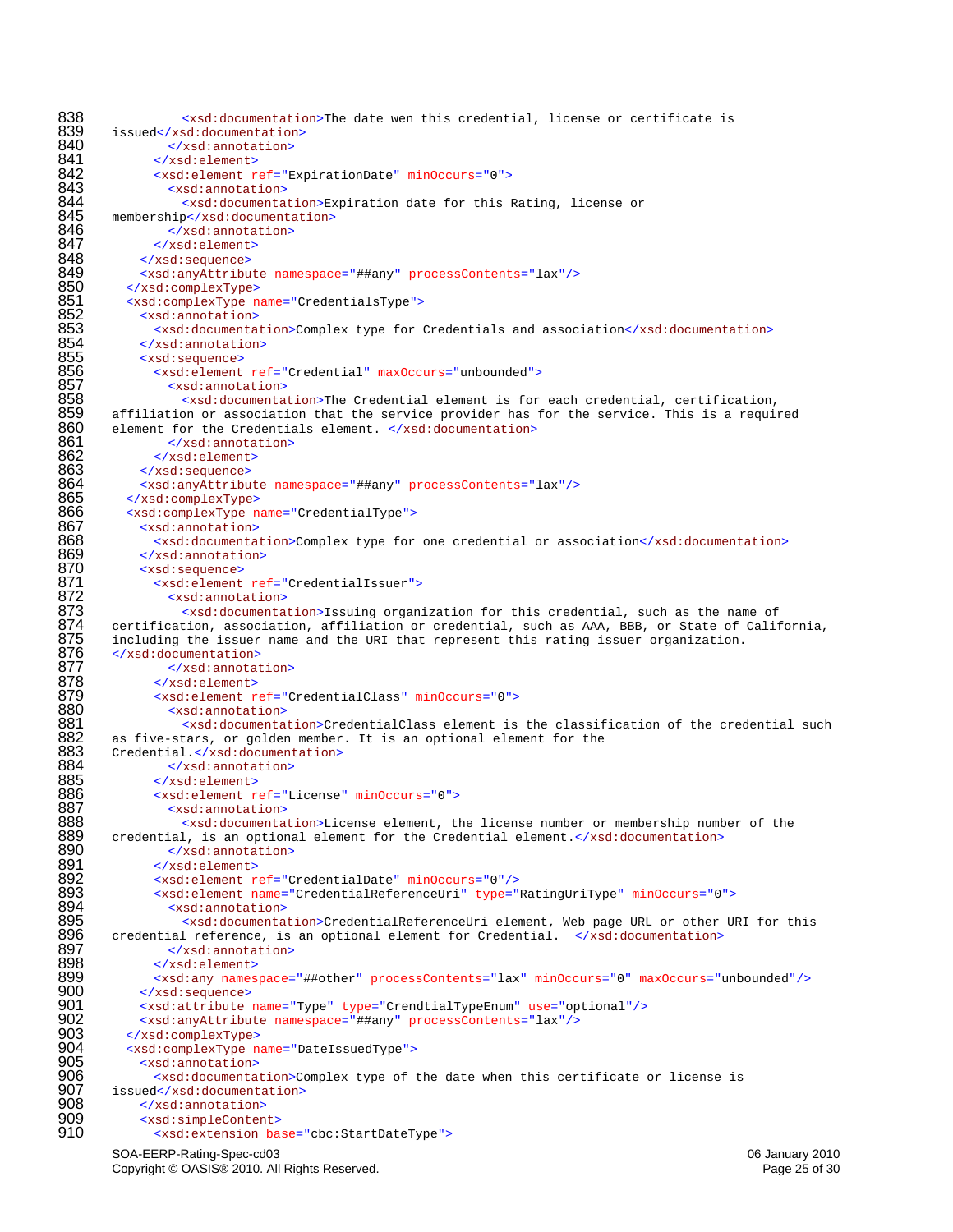911 <xsd:anyAttribute namespace="##any" processContents="lax"/><br>912 </xsd:extension> 912 </xsd:extension><br>913 </xsd:simpleConter 913 </xsd:simpleContent><br>914 </xsd:complexType> 914 </xsd:complexType><br>915 <xsd:complexType n 915 < xsd:complexType name="BRatingType"><br>916 < xsd:annotation> 916 <xsd:annotation> 917 <xsd:documentation>Complex type for the EERP-Rating</xsd:documentation><br>918 </xsd:annotation><br>919 <xsd:sequence> 918 </xsd:annotation> 919 <xsd:sequence><br>920 <xsd:element<br>921 <xsd:annot 920 <xsd:element ref="ListOfRating" minOccurs="0"> 921 <xsd:annotation><br>922 <xsd:documenta<br>923 provided by third party 922 <xsd:documentation>ListOfRating element is for the rating aspect of service which is 923 provided by third party and measured in terms of rates for the service. Each Rating element in<br>924 the ListOfRating element is issued by a rating organization that has either an aggregated nume: 924 the ListOfRating element is issued by a rating organization that has either an aggregated numeric<br>925 number or an aggregated classification description to represent the rating measurement of the<br>926 siven business ser number or an aggregated classification description to represent the rating measurement of the 926 given business service.</xsd:documentation> 927 </xsd:annotation> 928 </xsd:element><br>929 <xsd:element<br>930 <xsd:annotat 929 <xsd:element ref="Credentials" minOccurs="0"> 930 <xsd:annotation><br>931 <xsd:documenta<br>932 measured in terms of cre<br>933 Credentials are issued 9<br>934 certifications, associate <xsd:documentation>Credentials element is for the rating aspect of service which is measured in terms of credentials for the service that the service provider owns or holds. Credentials are issued by organizations for the service, such as licenses, permissions, 934 certifications, associations, affiliations, etc. Each credential element in the Credentials<br>935 element is a non-aggregated indicator for the rating measurement of the given business servi 935 element is a non-aggregated indicator for the rating measurement of the given business service,<br>936 and it does not provide an aggregated value for the measurement.</xsd:documentation><br>937 and it does not provide an aggregated value for the measurement.</xsd:documentation> 937 </xsd:annotation><br>938 </xsd:element><br>939 <xsd:element ref="E 938 </xsd:element> 939 <xsd:element ref="Extension" minOccurs="0" maxOccurs="unbounded"/> 940 </xsd:sequence><br>941 <xsd:anyAttribu 941 <xsd:anyAttribute namespace="##any" processContents="lax"/><br>942 </xsd:complexTvpe> 942 </xsd:complexType><br>943 <xsd:complexType n 943 <xsd:complexType name="ExpirationDateType"><br>944 <xsd:annotation> 944 <xsd:annotation><br>945 - <xsd:documenta 945 <xsd:documentation>Complex type of expiration date</xsd:documentation><br>946 </xsd:annotation> 946 </xsd:annotation><br>947 <xsd:simpleConten 947 <xsd:simpleContent> 948 <xsd:extension base="cbc:ExpiryDateType"><br>949 <xsd:anvAttribute namespace="##anv" pro 949 <xsd:anyAttribute namespace="##any" processContents="lax"/> 950 </xsd:extension><br>951 </xsd:simpleConter<br>952 </xsd:complexType> 951 </xsd:simpleContent> 952 </xsd:complexType><br>953 <xsd:complexType n 953 <xsd:complexType name="IssuerNameType"><br>954 <xsd:annotation><br>955 <xsd:documentation>Complex type for<br>956 </xsd:annotation><br>957 <xsd:simpleContent> 954 <xsd:annotation> 955 <xsd:documentation>Complex type for the Rating issuer name</xsd:documentation> 956 </xsd:annotation> 957 <xsd:simpleContent><br>958 <xsd:extension ba 958 <xsd:extension base="cbc:NameType"/><br>959 </xsd:simpleContent> 959 </xsd:simpleContent><br>960 </xsd:complexType> 960 </xsd:complexType><br>961 <xsd:complexType n 961 <xsd:complexType name="IssuerType"> 962 <xsd:annotation><br>963 <xsd:documenta<br>964 URI that represent t 963 <xsd:documentation>Complex type for issuing organization, including the issuer name and the 964 URI that represent this rating issuer organization.  $\langle x \rangle$  /xsd:documentation><br>965 (xsd:annotation> 965 </xsd:annotation><br>966 <xsd:sequence> 966 <xsd:sequence> 967 <xsd:element ref="IssuerName" minOccurs="0"><br>968 <xsd:annotation> 968 <xsd:annotation> 969 <xsd:documentation>Name for the issuing organization for this rating or 970 credential</xsd:documentation><br>971 </xsd:annotation> credential</xsd:documentation> 971 </xsd:annotation><br>972 </xsd:element> 972 </xsd:element><br>973 <xsd:element r 973 <xsd:element ref="IssuerUri"><br>974 <xsd:annotation> 974 <xsd:annotation><br>975 <xsd:documenta 975 <xsd:documentation>The URI that represent the issuer organization. </xsd:documentation><br>976 </xsd:annotation> 976 </xsd:annotation><br>977 </xsd:element> 977 </xsd:element> 978 <xsd:any namespace="##other" processContents="lax" minOccurs="0" maxOccurs="unbounded"/> 979 </xsd:sequence><br>980 <xsd:anyAttribu 980 <xsd:anyAttribute namespace="##any" processContents="lax"/><br>981 </xsd:complexType> 981 </xsd:complexType><br>982 <xsd:complexType n 982 <xsd:complexType name="LicenseType"> <xsd:annotation>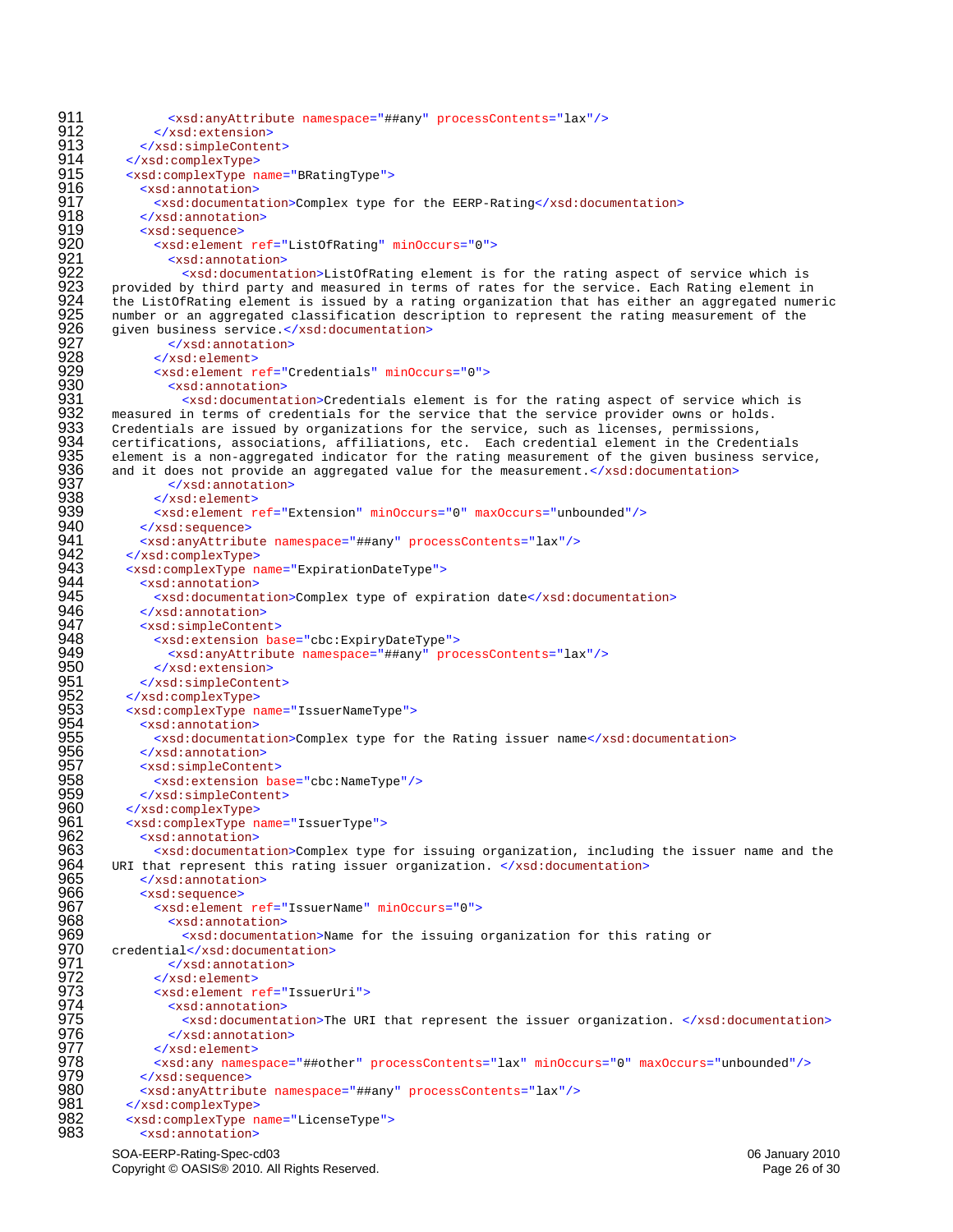$\leq x$ sd:documentation>Complex type for the license number or membership<br>985 number</xsd:documentation> 985 number</xsd:documentation><br>986 </xsd:annotation> 986 </xsd:annotation><br>987 <xsd:simpleConten 987 <xsd:simpleContent><br>988 <xsd:extension ba <xsd:extension base="cbc:NameType"> <xsd:anyAttribute namespace="##any" processContents="lax"/> 990 </xsd:extension><br>991 </xsd:simpleConter 991 </xsd:simpleContent><br>992 </xsd:complexType> 992 </xsd:complexType><br>993 <xsd:complexType n 993 <xsd:complexType name="ListOfRatingType"><br>994 <xsd:annotation> <xsd:annotation> 995 <xsd:documentation>Complex type for ListOfRating </xsd:documentation><br>996 </xsd:annotation> 996 </xsd:annotation><br>997 <xsd:sequence> <xsd:sequence> 998 <xsd:element ref="Rating" maxOccurs="unbounded"><br>999 <xsd:annotation> <xsd:annotation>  $\times$ sd:documentation>The Rating element represents a rating measurement of the given<br>1001 business service. The rating measurement is issued by a third party rating organization. business service. The rating measurement is issued by a third party rating organization.<br>1002 </xsd:documentation> 1002 </xsd:documentation><br>1003 </xsd:annotat </xsd:annotation> </xsd:element> </xsd:sequence> <xsd:anyAttribute namespace="##any" processContents="lax"/> </xsd:complexType> <xsd:complexType name="RatingDescriptionType"> 1009 <xsd:annotation><br>1010 <xsd:documenta 1010 <xsd:documentation>Complex type for the description of the Rating</xsd:documentation><br>1011 </xsd:annotation> </xsd:annotation> <xsd:simpleContent> -«1013 <xsd:extension base="cbc:NameType"><br>1014 <xsd:anyAttribute namespace="##an <xsd:anyAttribute namespace="##any" processContents="lax"/> </xsd:extension> </xsd:simpleContent> </xsd:complexType> <xsd:complexType name="RatingDateType"> <xsd:annotation> 1020 <xsd:documentation>Complex type of the date when this Rating is<br>1021 obtained</xsd:documentation><br>1022 </xsd:annotation> obtained</xsd:documentation> </xsd:annotation> <xsd:simpleContent> <xsd:extension base="cbc:ExpiryDateType"> <xsd:attribute name="Expired" type="xsd:boolean" use="optional" default="false"/> 1026 <xsd:anyAttribute namespace="##any" processContents="lax"/><br>1027 </xsd:extension><br>1028 </xsd:simpleContent> </xsd:extension> </xsd:simpleContent> </xsd:complexType> <xsd:complexType name="RatingNumericType"> 1031 <xsd:annotation><br>1032 - <xsd:documenta 1032 <xsd:documentation>Complex type of Rating's value number</xsd:documentation><br>1033 </xsd:annotation> 1033 </xsd:annotation><br>1034 <xsd:simpleConten <xsd:simpleContent> <xsd:extension base="udt:NumericType"> <xsd:anyAttribute namespace="##any" processContents="lax"/> </xsd:extension> </xsd:simpleContent> </xsd:complexType> <xsd:complexType name="RatingType"> 1041 <xsd:annotation><br>1042 - <xsd:documenta <xsd:documentation>Complex type for Rating for EERP Rating</xsd:documentation> </xsd:annotation> <xsd:sequence> 1045 <xsd:element ref="RatingIssuer"><br>1046 <xsd:annotation> <xsd:annotation> <xsd:documentation>Issuing organization for this rating, including the issuer name and the URI that represent this rating issuer organization. </xsd:documentation> </xsd:annotation> </xsd:element> <xsd:element ref="RatingDescription" minOccurs="0"> <xsd:annotation> <xsd:documentation>Rating description for the rating where the rating can be represented<br>1054 in String format, such as Good, Fair, Average, etc. It is an optional element for in String format, such as Good, Fair, Average, etc. It is an optional element for 1055 Rating.</xsd:documentation><br>1056 - </xsd:annotation> </xsd:annotation>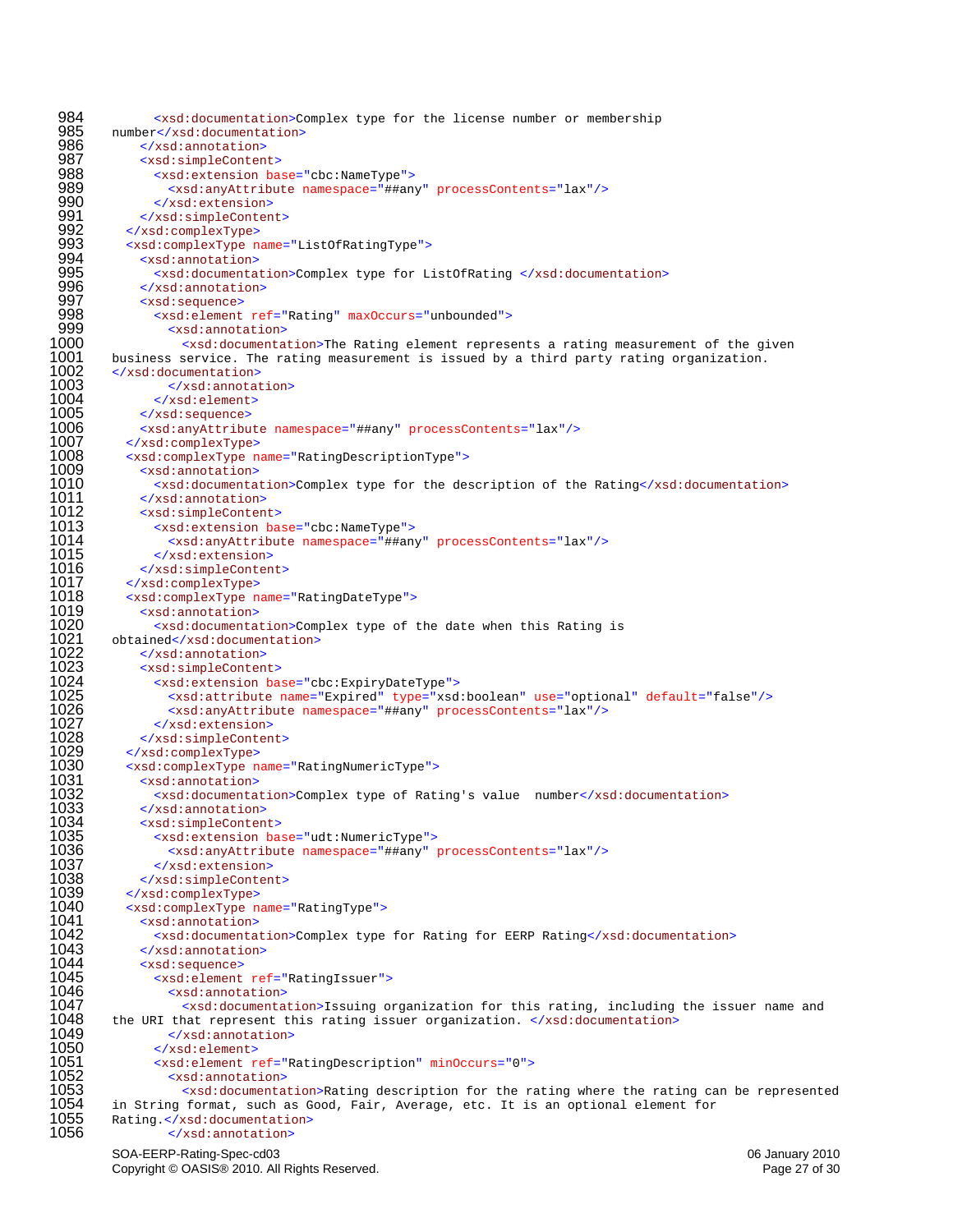```
1057 </xsd:element><br>1058 <xsd:element r
1058 <xsd:element ref="RatingNumeric" minOccurs="0">
1059 <xsd:annotation>
1060 <xsd:documentation>RatingNumeric element, Numeric value for the rating, is an optional 1061 element for Rating.</xsd:documentation>
1061 element for Rating.</xsd:documentation>
1062 </xsd:annotation><br>1063 </xsd:element>
1063 </xsd:element>
1064 <xsd:element ref="RatingDate" minOccurs="0">
1065 <xsd:annotation>
1066 \timesxsd:documentation>Date when this Rating is obtained. It is an optional element for 1067 Rating.</xsd:documentation>
1067 Rating.</xsd:documentation><br>1068 </xsd:annotation>
1068 </xsd:annotation><br>1069 </xsd:element>
1069 </xsd:element>
1070 <xsd:element ref="RatingReferenceUri" minOccurs="0">
1071 <xsd:annotation>
1072 <xsd:documentation>RatingReferenceUri, Web page URL or other URI for this rating to<br>1073    reference to, is an optional element for the Rating element.</xsd:documentation>
1073 reference to, is an optional element for the Rating element.</xsd:documentation><br>1074 </xsd:annotation>
1074 </xsd:annotation>
1075 </xsd:element>
1076 <xsd:any namespace="##other" processContents="lax" minOccurs="0" maxOccurs="unbounded"/>
1077 </xsd:sequence>
1078 <xsd:attribute name="Type" type="xs:anySimpleType" use="optional"/>
1079 <xsd:anyAttribute namespace="##any" processContents="lax"/>
1080 </xsd:complexType>
1081 <xsd:complexType name="RatingUriType">
1082 <xsd:annotation>
1083 <xsd:documentation>Complex type for the rating reference URI or Web page<br>1084 URL</xsd:documentation>
1084 URL</xsd:documentation>
1085 </xsd:annotation><br>1086 <xsd:simpleConten
1086 <xsd:simpleContent>
1087 <xsd:extension base="xsd:anyURI">
1088 <xsd:anyAttribute namespace="##any" processContents="lax"/>
1089 </xsd:extension>
1090 </xsd:simpleContent>
1091 </xsd:complexType>
1092 <xsd:simpleType name="CrendtialTypeEnum">
1093 <xsd:annotation>
1094 <xsd:documentation>Crendtial Type enumeration</xsd:documentation><br>1095 </xsd:annotation>
1095 </xsd:annotation>
-xsd:restriction base="xsd:string"> 1096<br>1097 - xsd:enumeration value="Affiliati
1097 <xsd:enumeration value="Affiliation"/>
1098 <xsd:enumeration value="Association"/>
1099 <xsd:enumeration value="Award"/>
1100 <xsd:enumeration value="Certification"/><br>1101 <xsd:enumeration value="License"/>
1101 <xsd:enumeration value="License"/>
1102 <xsd:enumeration value="Membership"/><br>1103 <xsd:enumeration value="Permission"/>
1103 <xsd:enumeration value="Permission"/><br>1104 <xsd:enumeration value="Others"/>
1104 <xsd:enumeration value="Others"/>
1105 </xsd:restriction><br>1106 </xsd:simpleType>
1106 </xsd:simpleType><br>1107 </xsd:schema>
         \langle xsd:schema \rangle
```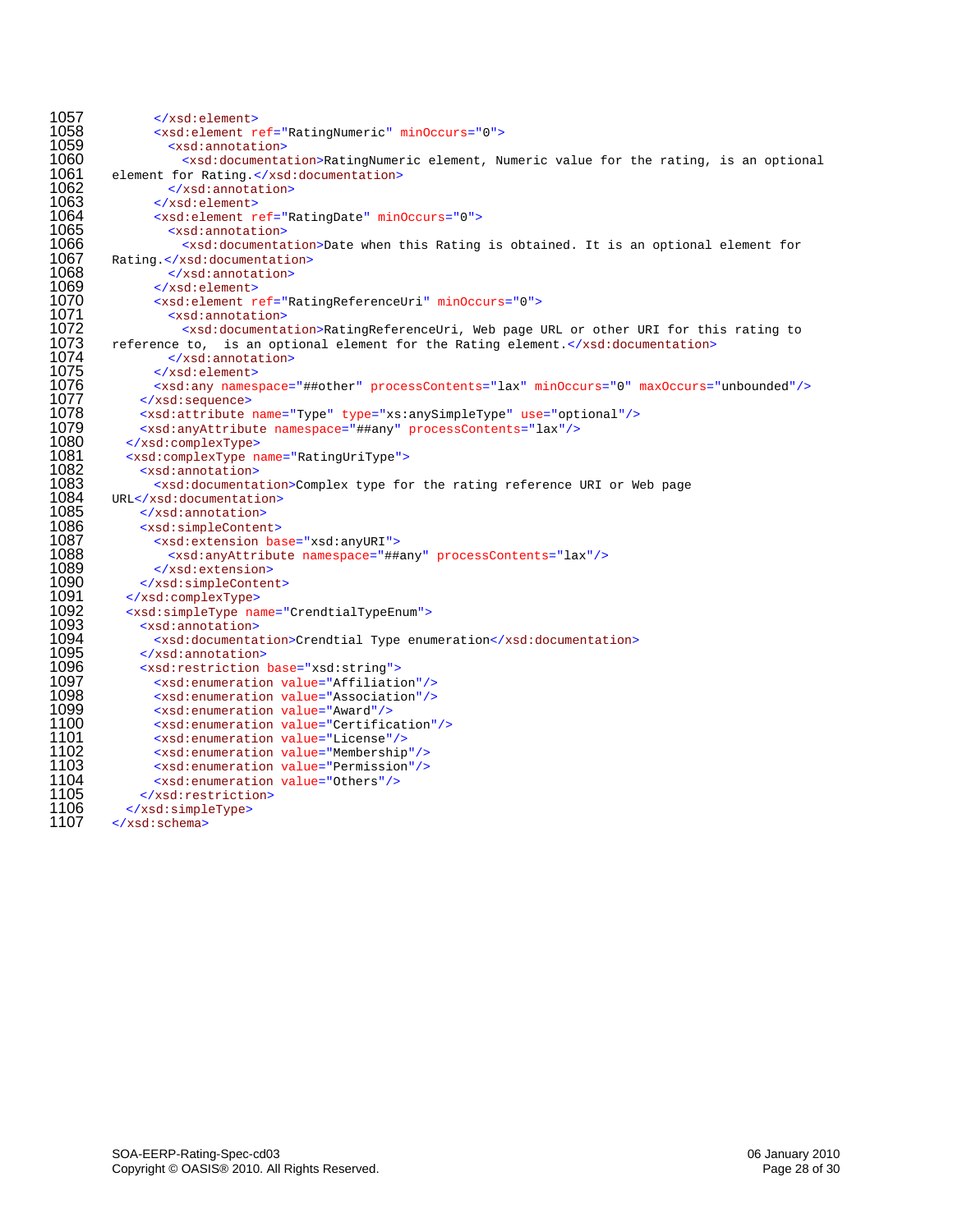## <span id="page-28-0"></span><sup>1108</sup>**C. Non-Normative Text**

1109 None